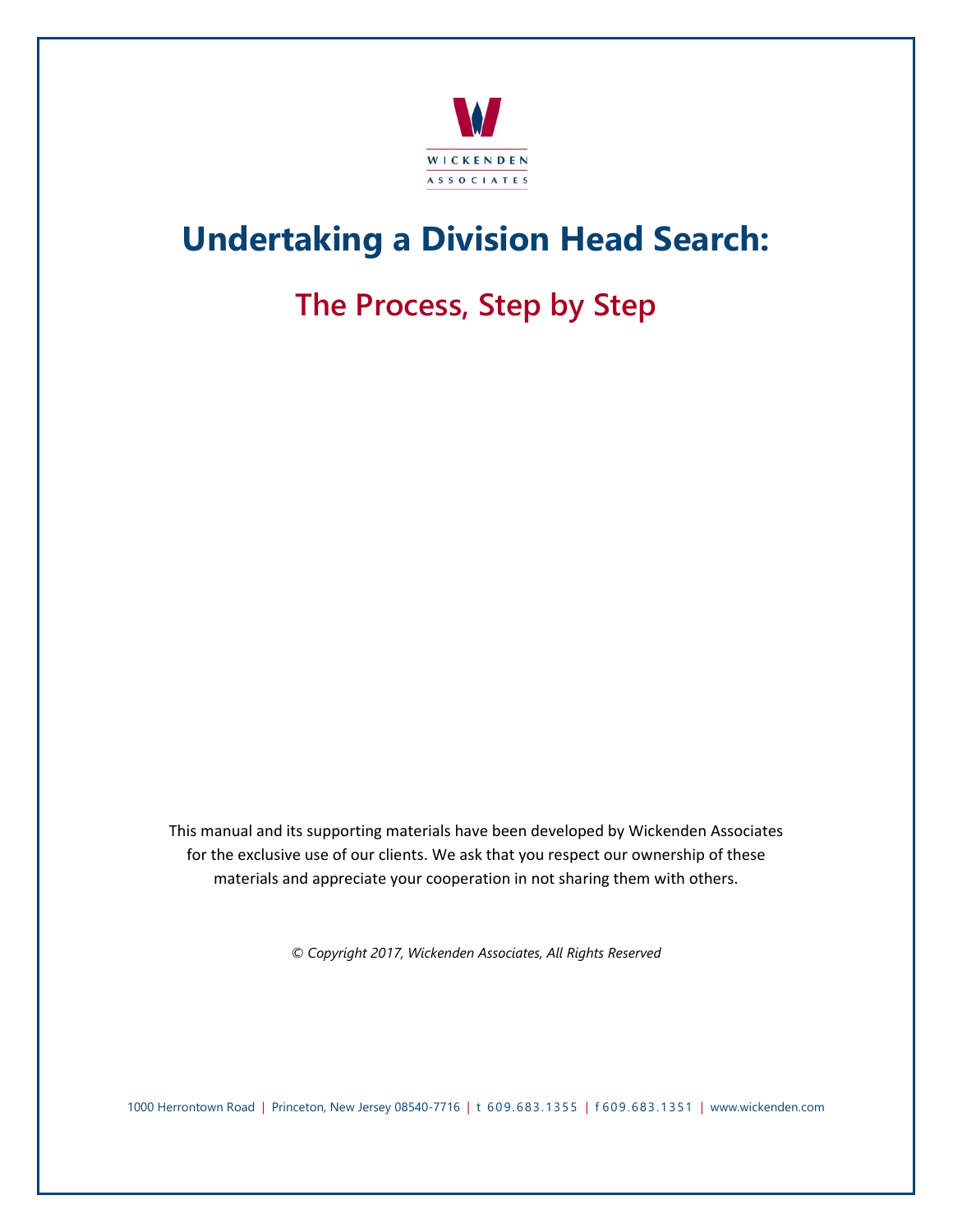## **Table of Contents**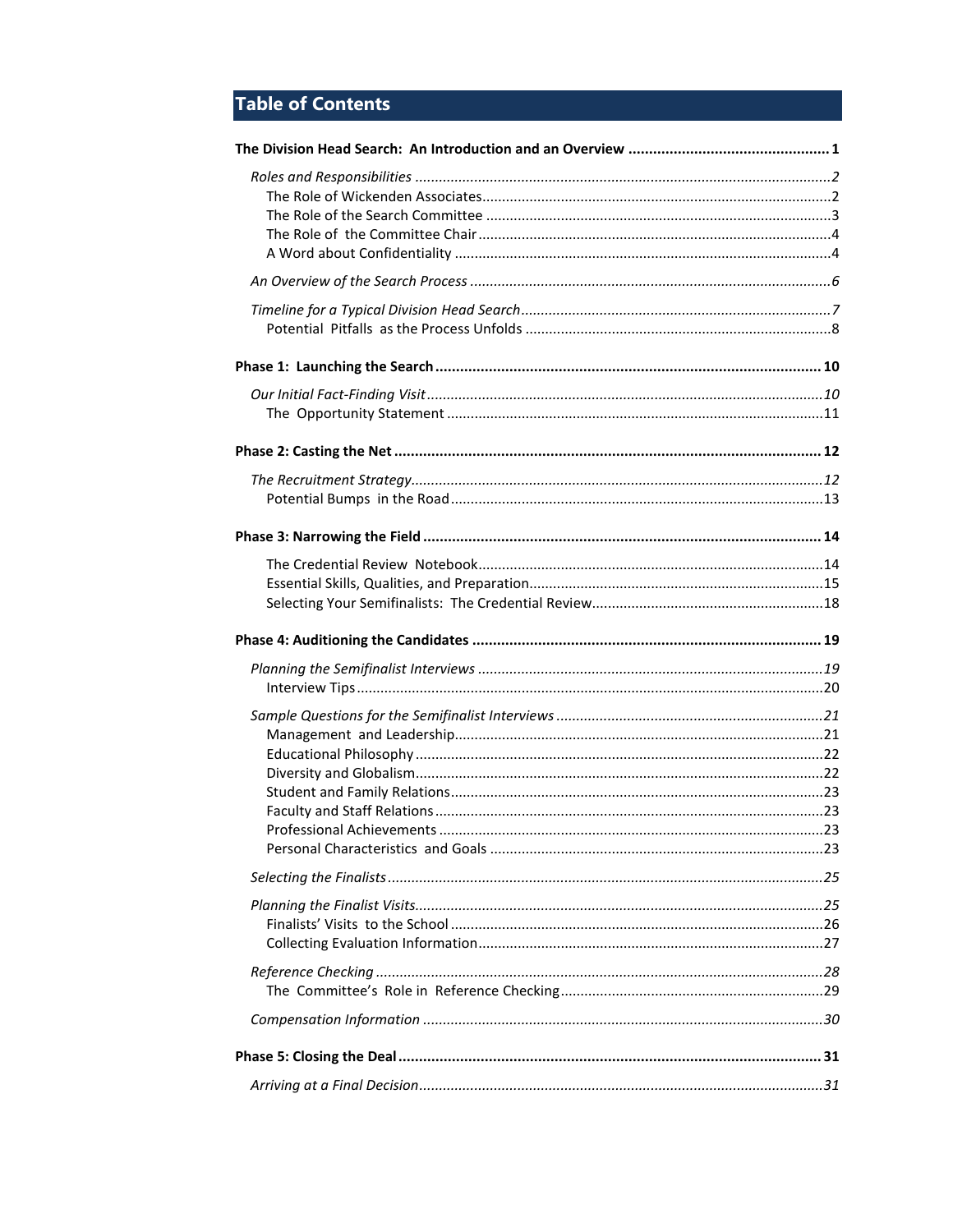

# The Division Head Search: An Introduction and an Overview

#### **What you need to know now:**

- **Roles and Responsibilities**
- **How the Process Will Unfold**

All of us at Wickenden Associates are delighted that we have been retained to conduct your search. We are eager to work with you and your colleagues to find an outstanding Division Head. This manual is our attempt to guide the Search Committee step by step through a process that can sometimes be complex and challenging.

Our intent is not to be proscriptive; rather, it is our hope that by sharing with you our experience with practices that have worked well – and approaches that have created problems – we can make this process both rewarding and highly successful.

Let's get started!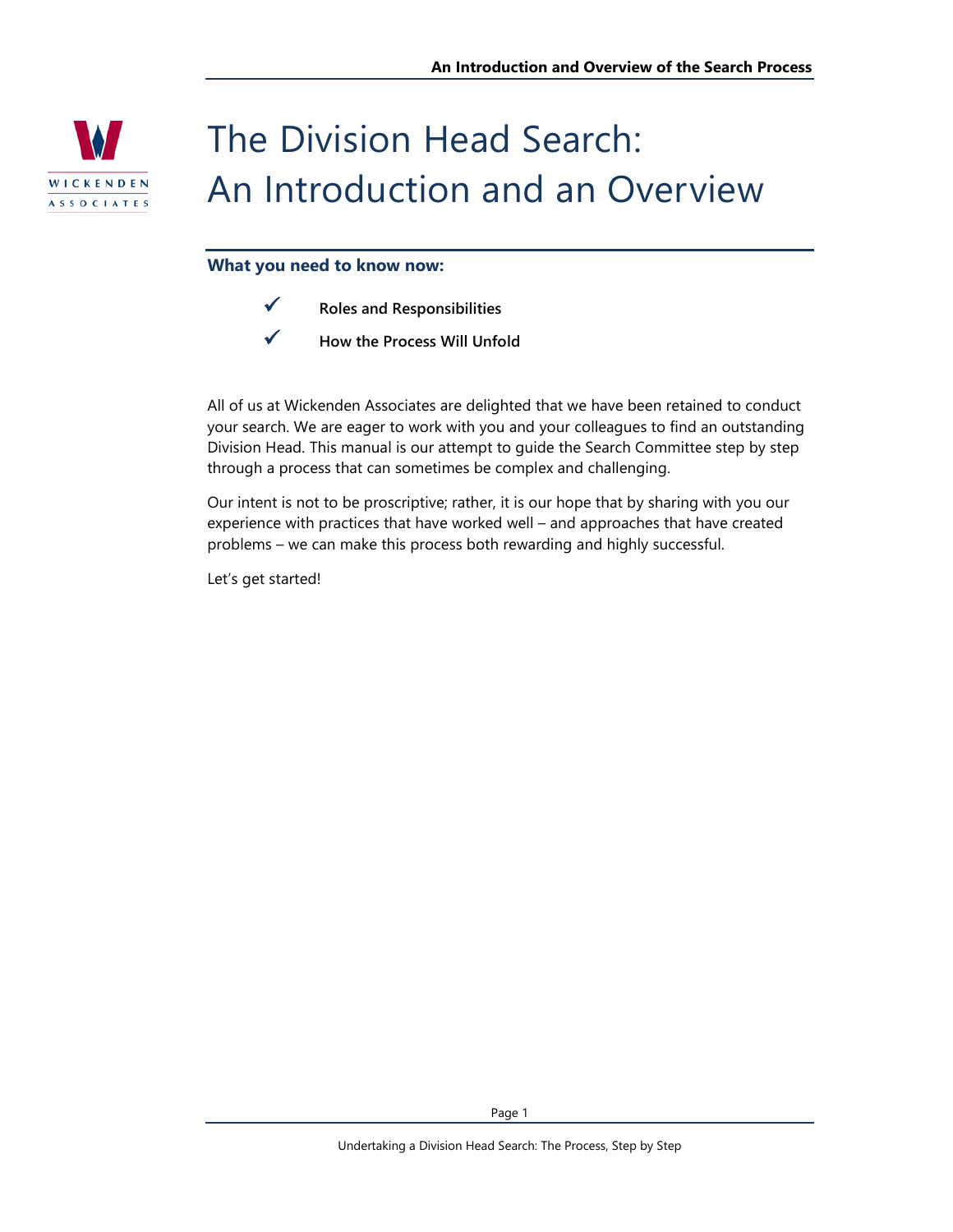### **Roles and Responsibilities**

Ultimately, the appointment of a Division Head is the Head of School's responsibility. Heads vary widely in their preferences regarding the search process and the role of the Search Committee. Some Heads prefer to be actively engaged in evaluating candidates throughout the process, while others delegate more of the decision-making to the Search Committee.

> **We advise the Head of School and the Search Chair to discuss and define the Search Committee's role prior to the launch of the search. Search Committee members should begin the process with a clear understanding of the job they are being asked to do!**

Wickenden Associates looks forward to a productive and enjoyable partnership with the Search Committee and other members of the school family who will be engaged in one way or another in the search process. Here is a brief outline of the division of responsibilities you can expect.

#### **THE ROLE OF WICKENDEN ASSOCIATES**

We will assume primary responsibility in the following areas:

- Honest feedback to the committee based upon our own research about the school's strengths and challenges, as well as any particular issues that might affect the search.
- Management of web-based survey instruments for gathering input from the school community at the beginning of the search and during the finalist visits.
- Development and distribution of recruitment materials, including our comprehensive Opportunity Statement and advertisements.
- Administrative support, including providing information to potential candidates, scheduling the semifinalist interviews and tours of the school, and fielding questions at every stage of the process.
- Development of a unique pool of candidates based on criteria set by the Search Committee, following up on referrals from within the school community and making full use of our extensive database and network of contacts.
- Presentation of the written credentials of recommended candidates to the Search Committee and facilitation of the meeting at which the Search Committee will choose semifinalists.
- Facilitation of the interviews of semifinalists, providing feedback and advice during the interviewing and decision-making processes.
- Comprehensive reference checks of finalists and compensation information.
- Periodic updates throughout the search process.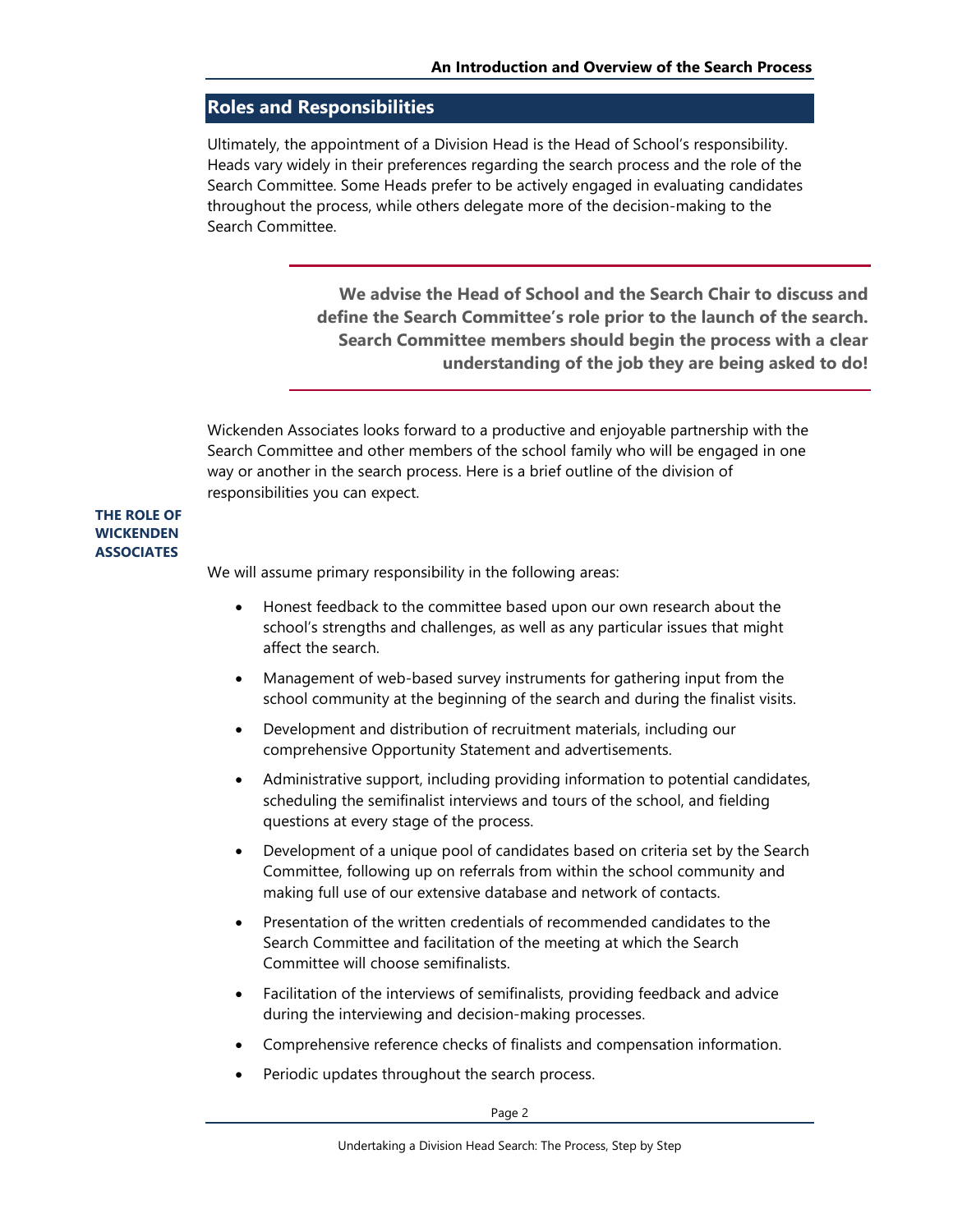In addition to developing a close working relationship with your lead consultant(s), you will be supported throughout the search by various members of the Wickenden team, including our Search Coordinator, our Director of Publications and Research, and the associates who may be assisting the lead consultants in reference checking. As administrative managers, technical experts, and seasoned advisers, all of us at Wickenden Associates are committed to providing valuable structure and direction for the search. But these are truly support services, whose ultimate value will be determined by the quality of the work performed by the Search Committee.

#### **THE ROLE OF THE SEARCH COMMITTEE**

Serving as a Search Committee member can be both rewarding and demanding. The Search Committee has five key responsibilities:

- 1. Help us to define as specifically as possible the nature of the job the Division Head will be asked to do as well as the professional and personal attributes s/he ideally should possess.
- 2. Rigorously evaluate the candidates on paper and in person to identify those who best fit the school's culture and needs at this time.
- 3. Affirmatively recruit promising candidates and their families by ensuring that they are warmly welcomed, treated with respect throughout the process, and well informed about the most appealing aspects of the opportunity and the community.
- 4. Make a recommendation to the Head of School.
- 5. Appropriately inform and engage the school community throughout the search.

**At several pivotal points in the search, it will be vitally important that you make time in your schedule for the essential meetings at which key decisions will be made.** 

During our initial information-gathering visit to the school, we will meet with the Search Committee to set a calendar so that you can reserve these important dates well in advance.

As the process unfolds, you will be asked to digest and respond to a great deal of written material, including the draft Opportunity Statement and feedback from the school community; application materials supplied by the candidates; interview reports and reference checks conducted by Wickenden Associates; and evaluations of the finalists provided by those who meet with them.

#### **The Balancing Act**

At each stage of the search, committee members must balance competing needs and interests: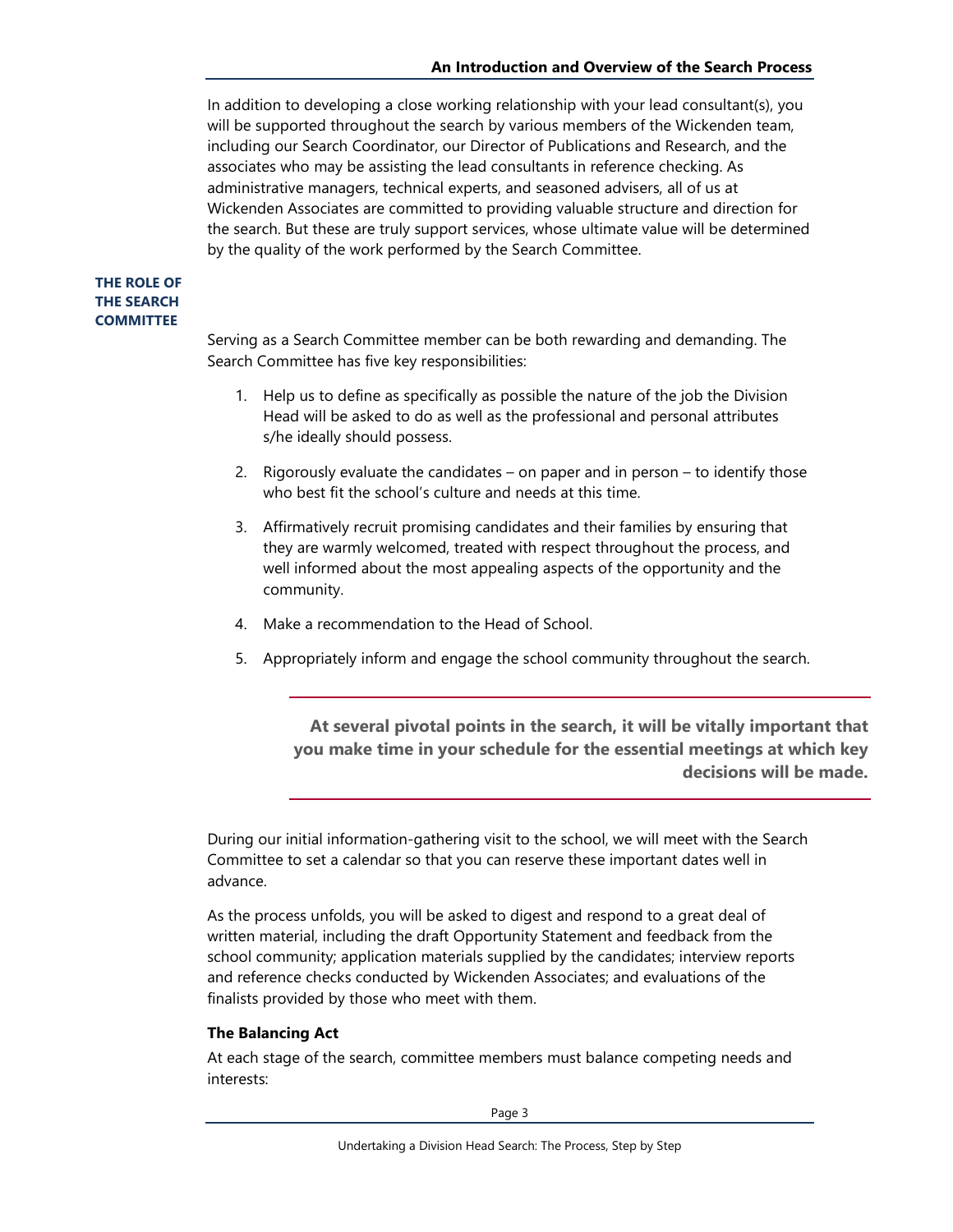- The need to evaluate honestly the school's present condition and challenges against the desire to present the job opportunity to candidates in the most positive light.
- The need to "sell the opportunity" to strong candidates (and their spouses, if applicable) while at the same time rigorously assessing their suitability for the position.
- The desire within the committee to reach consensus, sometimes in the face of widely varying perspectives about the school's needs and the candidates' relative strengths.

#### **THE ROLE OF THE COMMITTEE CHAIR**

Wickenden Associates has had the privilege of working with hundreds of Search Chairs, and we remain awed by the breadth of their contributions and the depth of their commitment to their schools. Leading a search is not easy. The best Chairs promote an atmosphere of mutual respect among Search Committee members and set the expectation that all will respect the confidentiality of the process and subordinate personal agendas to the greater good of the school. They manage complex meetings effectively, balancing opportunities for all to contribute with the need to make decisions. They project an air of openness to the school community and warmth to invited candidates.

We have worked successfully with Chairs who have a great deal of time to commit to the process and Chairs who juggle many other professional and personal obligations. Depending upon the Chair's skills and availability, s/he will want to allow time for – or specifically delegate to someone else – the following:

- Ensuring that periodic communications from the committee to the community are both professional and timely.
- Coordinating with the Head of School on issues that require his or her input and ensuring that the Head is regularly updated on the progress of the search.
- Managing the day-to-day coordination and communications with Wickenden Associates related to our initial visit, editing of the Opportunity Statement, Search Committee meetings, scheduling of candidate interviews, etc.

While we will do everything we can to reduce the administrative burden placed on the school, there are many details – requests for data, meeting scheduling, decisions about candidate accommodations, etc. – that will require the attention of someone who is well organized and knows how the school works.

#### **A WORD ABOUT CONFIDENTIALITY**

As a Search Committee member, you may be approached by members of the school community and others who are interested in the progress of the search. Some will have heard rumors about who is applying for the position and will be seeking confirmation.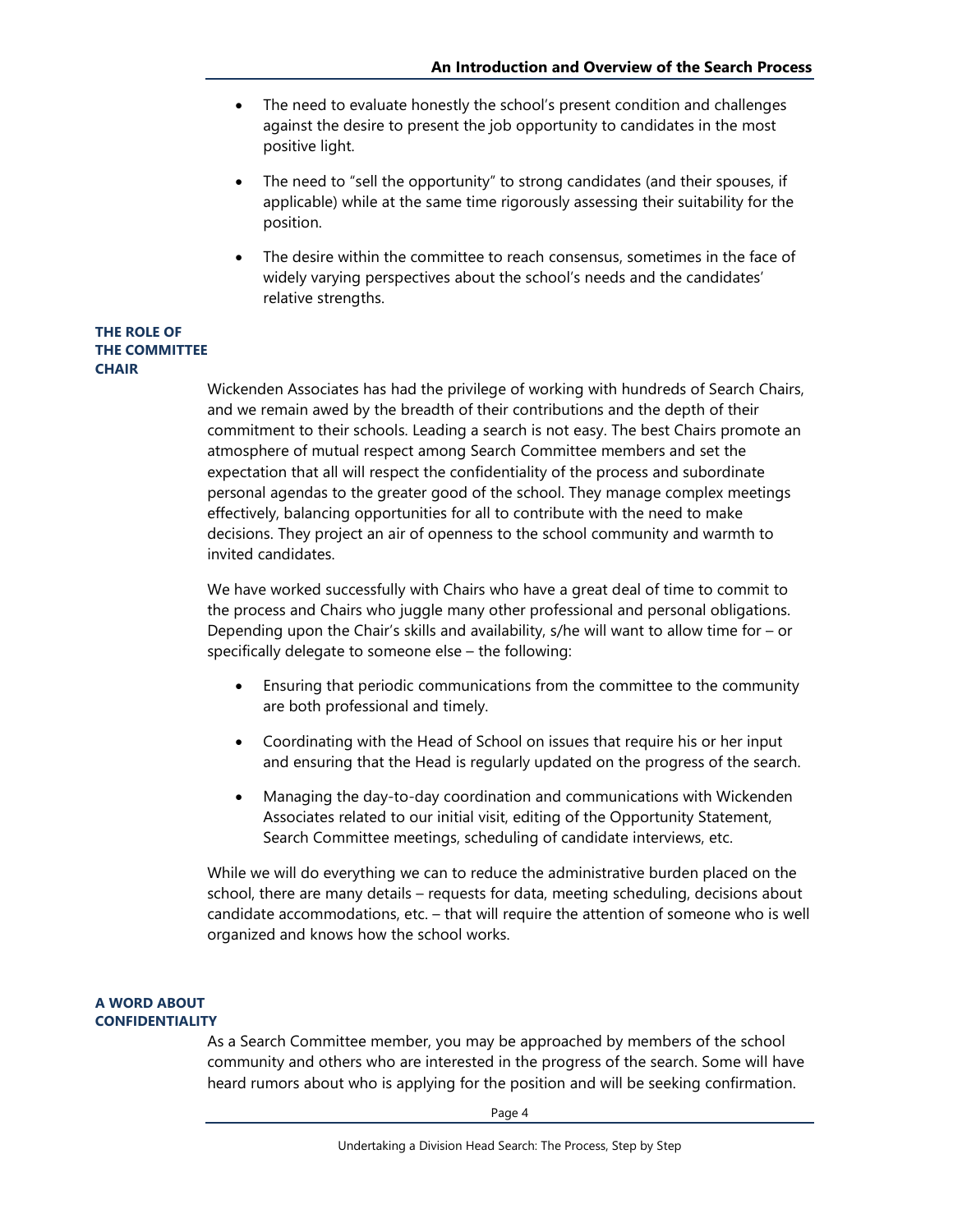Faculty members serving on the Search Committee will be particularly vulnerable to colleagues looking for information about candidates; they should be prepared to respond to persistent questioning and requests for updates with polite but neutral comments that do not violate confidentiality.

Those who reach the finalist stage, on the other hand, should not expect their candidacies to remain confidential in the face of extensive reference checking and their visibility while at your school.

Even when the identities of the candidates are public, however, there is still a great deal of information that Search Committee members will need to safeguard. Chief among these are the multiple reference reports we conduct on finalists, which are highly confidential. The application information of the presented candidates and of the semifinalists should be shredded immediately following the decision to eliminate those candidates from consideration. Reference checks and interview reports for finalists and for the candidate who is appointed must also be shredded upon completion of the search.

> **It is our view that from the beginning of the process through the semifinalist stage, all applicants are entitled to the expectation of confidentiality. It is vital that this implied promise of confidentiality to the candidates not be breached deliberately or accidentally by anyone. The independent school world is a small one; a careless remark might well jeopardize a candidate's standing at his or her school.**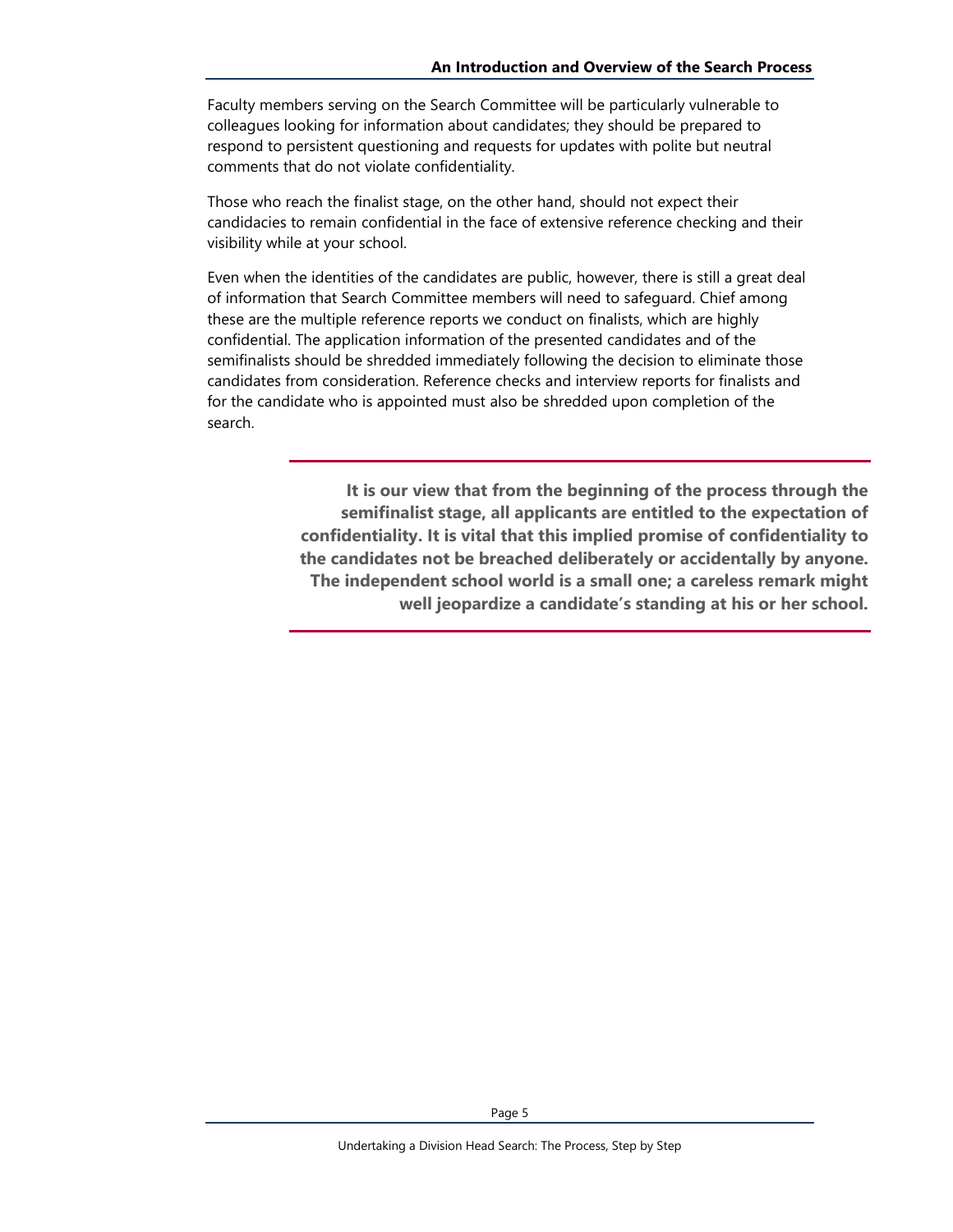### **An Overview of the Search Process**

The table on the next page illustrates a typical timeline for a Division Head search employing our standard process. The table also outlines key tasks for Wickenden Associates and the Search Committee at each stage.

Please keep in mind that there is an ebb and flow to the search process. After an initial flurry of activity surrounding the launch of the search and the development of the Opportunity Statement, there will be a period of relative quiet for the Search Committee while Wickenden Associates is actively engaged in building the pool of candidates. If you follow the standard process described on the next page, your work will pick up again during the Credential Review process, when you will need to devote significant attention to sorting through the candidate materials to choose semifinalists. Shortly thereafter, you will participate in semifinalist interviews – followed within the next several weeks by visits to the school by your finalists. In preparation for your final decision, you will be poring over multiple reference reports and feedback from members of your community who participate in the finalist interview process.

#### **A Caveat: Your Process May Vary**

Occasionally, Heads choose to skip the semifinalist interviews altogether, moving directly to the finalist stage. Throughout the remainder of this manual, we will discuss each phase of the process in detail. It is quite possible, though, that your process will differ somewhat.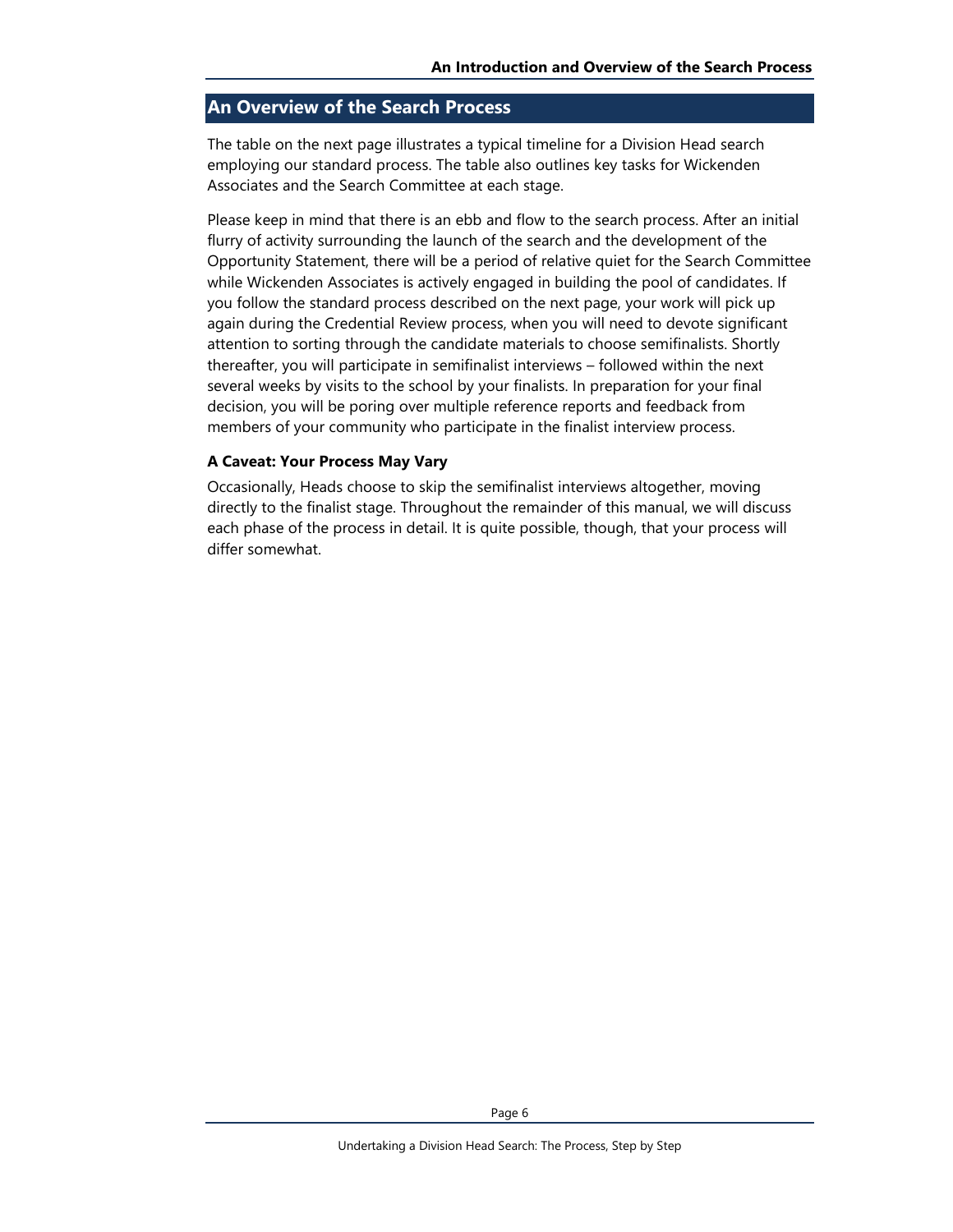

## Timeline for a Typical Division Head Search

| Search Phase:                       |                                                                                                                                               | Launching                                | Casting                                                                                                                                                                                                                          |              |              | <b>Narrowing</b>                                                                             |                                                                                                                    | <b>Auditioning</b>                                                                                                                                                             |                                                                                                                                                                                     |           | <b>Closing</b>                                                                                           |              |
|-------------------------------------|-----------------------------------------------------------------------------------------------------------------------------------------------|------------------------------------------|----------------------------------------------------------------------------------------------------------------------------------------------------------------------------------------------------------------------------------|--------------|--------------|----------------------------------------------------------------------------------------------|--------------------------------------------------------------------------------------------------------------------|--------------------------------------------------------------------------------------------------------------------------------------------------------------------------------|-------------------------------------------------------------------------------------------------------------------------------------------------------------------------------------|-----------|----------------------------------------------------------------------------------------------------------|--------------|
|                                     | the Search                                                                                                                                    |                                          | the Net                                                                                                                                                                                                                          |              |              | the Field                                                                                    |                                                                                                                    | the Candidates                                                                                                                                                                 |                                                                                                                                                                                     |           | the Deal                                                                                                 |              |
| <b>Typical</b>                      | <b>Weeks</b>                                                                                                                                  | <b>Weeks</b>                             | <b>Weeks</b>                                                                                                                                                                                                                     | <b>Weeks</b> | <b>Weeks</b> | <b>Weeks</b>                                                                                 | Weeks                                                                                                              | Week                                                                                                                                                                           | <b>Weeks</b>                                                                                                                                                                        | Weeks     | Weeks                                                                                                    | <b>Weeks</b> |
| Timeframe                           | $1 - 2$                                                                                                                                       | $3 - 4$                                  | $5-6$                                                                                                                                                                                                                            | $7 - 8$      | $9 - 10$     | $11 - 12$                                                                                    | $13 - 14$                                                                                                          | $15 - 16$                                                                                                                                                                      | $17 - 18$                                                                                                                                                                           | $19 - 20$ | $21 - 22$                                                                                                | $23 - 24$    |
| Role of the<br>Search<br>Committee: | Approve Search Calendar<br>Debate qualifications &<br>qualities sought in new<br>Division Head<br>Review and approve<br>Opportunity Statement |                                          | Send referrals to WA<br>Search Chair periodically discusses recruitment<br>progress and strategies with WA                                                                                                                       |              |              | Set aside<br>several<br>hours to<br>read and<br>evaluate<br>candidate<br>credentials         | Participate in<br>meeting to<br>select<br>semifinalists                                                            | Conduct<br>Plan, schedule, and<br>semifinalist<br>complete finalist visits<br>linterviews<br>Reach out to finalists to<br>Select<br>sell the opportunity<br><i>I</i> finalists |                                                                                                                                                                                     |           | Review<br>references and<br><b>l</b> evaluations<br><b>I</b> Make<br>Irecommendation<br><b>I</b> to Head |              |
| Role of<br>Wickenden<br>Associates: | Visit school.<br>conduct<br>linterviews.<br>and meet<br>with Search<br><b>Committee</b><br>Launch web<br>survey                               | <b>Draft</b><br>Opportunity<br>Statement | Advertise in print and online venues<br>Search WA database for candidates and follow up on<br>referrals<br>Telephone prospective candidates and sources<br>Conduct interviews with and initial reference checks<br>on applicants |              |              | Screen<br>candidates<br>and send<br>credentials<br>notebook to<br>Search<br><b>Committee</b> | Facilitate<br>Search<br>Committee<br>meeting to<br>select<br>semifinalists<br>Notify<br>applicants<br>not selected | Schedule<br>semifinalist<br><b>Visits</b><br>Facilitate<br>semifinalist<br>linterviews                                                                                         | Conduct additional<br>reference checks on<br>finalists<br>Collect current candidate<br>compensation information<br>Manage online evaluation<br>process for finalist<br>interviewers |           | Advise and<br>support Search<br>Committee                                                                |              |

**Note:** This sample timeline illustrates a six-month search process that is typical of searches launched well before an appointment must be made. For searches with a tighter timeframe, we typically work with the Search Committee to develop a compressed schedule that allows the search to be completed in less time. We do this primarily by reducing the number of weeks dedicated to "casting the net" – the poolbuilding phase of the search.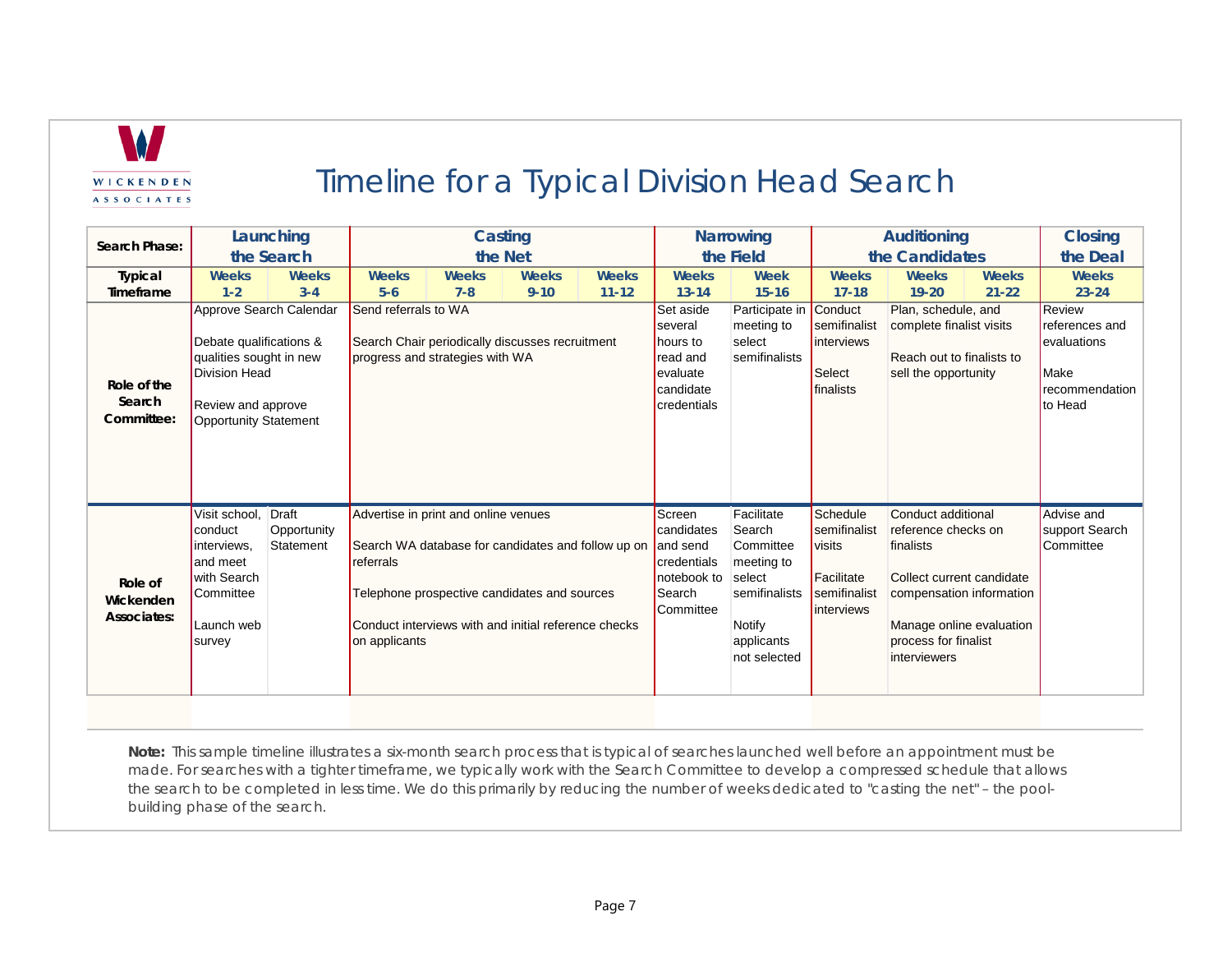#### **POTENTIAL PITFALLS AS THE PROCESS UNFOLDS**

An unsatisfactory search can usually be traced to one or more of the following missteps:

- **Perfectionism.** Throughout the process, the committee and the school community should bear in mind that the "perfect candidate" – one without shortcomings or flaws – does not exist. Committees do best when they seek the best possible fit between school and candidate, concentrating on finding a new Division Head who will share the school community's vision, goals, and values.
- **Single-issue hiring.** Appointing a candidate on the basis of his or her ability to solve an immediate and pressing problem at the school can quickly backfire. Unless the candidate is also committed to fulfilling the mission of the school over the long term, such an appointment is likely to be a short-term one. Similarly, the Search Committee should beware the natural tendency to rate candidates on the basis of their similarity to the well-liked departing incumbent or their lack of similarity to an unpopular one. These comparisons of superficial traits, which may seem important and relevant while the current Division Head remains on campus, often prove inconsequential in the long run.
- **Risk avoidance.** While individual Search Committee members may be bold and risk-oriented, search committees as a group tend to be conservative. As a result, they occasionally find themselves leaning toward appointing an internal candidate, reasoning that a known quantity – even one with significant shortcomings – is preferable to an unknown one. The same line of thinking often renders committees eager to appoint an interim office-holder to the permanent position. An internal or interim candidate or might prove to be the best choice for the job, but the selection should always represent an affirmative choice rather than a preference for "the devil we know."
- **Relying too much on gut reactions.** Committees sometimes place too much emphasis on the performance of a candidate in interviews. While interviews can certainly be telling, it is also true that experienced Division Heads generally interview better than those who have never held that position, although they are not necessarily stronger candidates. The ability to relate socially during the interview process can also be given undue weight. The most likable and on seemingly knowledgeable candidate is not necessarily the best one, and past performance (as judged by work history and references) is a far better predictor of future performance.
- **Outside pressure.** Undue emphasis also can be placed on the reactions of a particular constituency. While all opinions should be heard, the Search Committee cannot afford to abdicate its responsibility to consider the candidates' qualifications for all aspects of the position, including those which might be of little concern to some groups.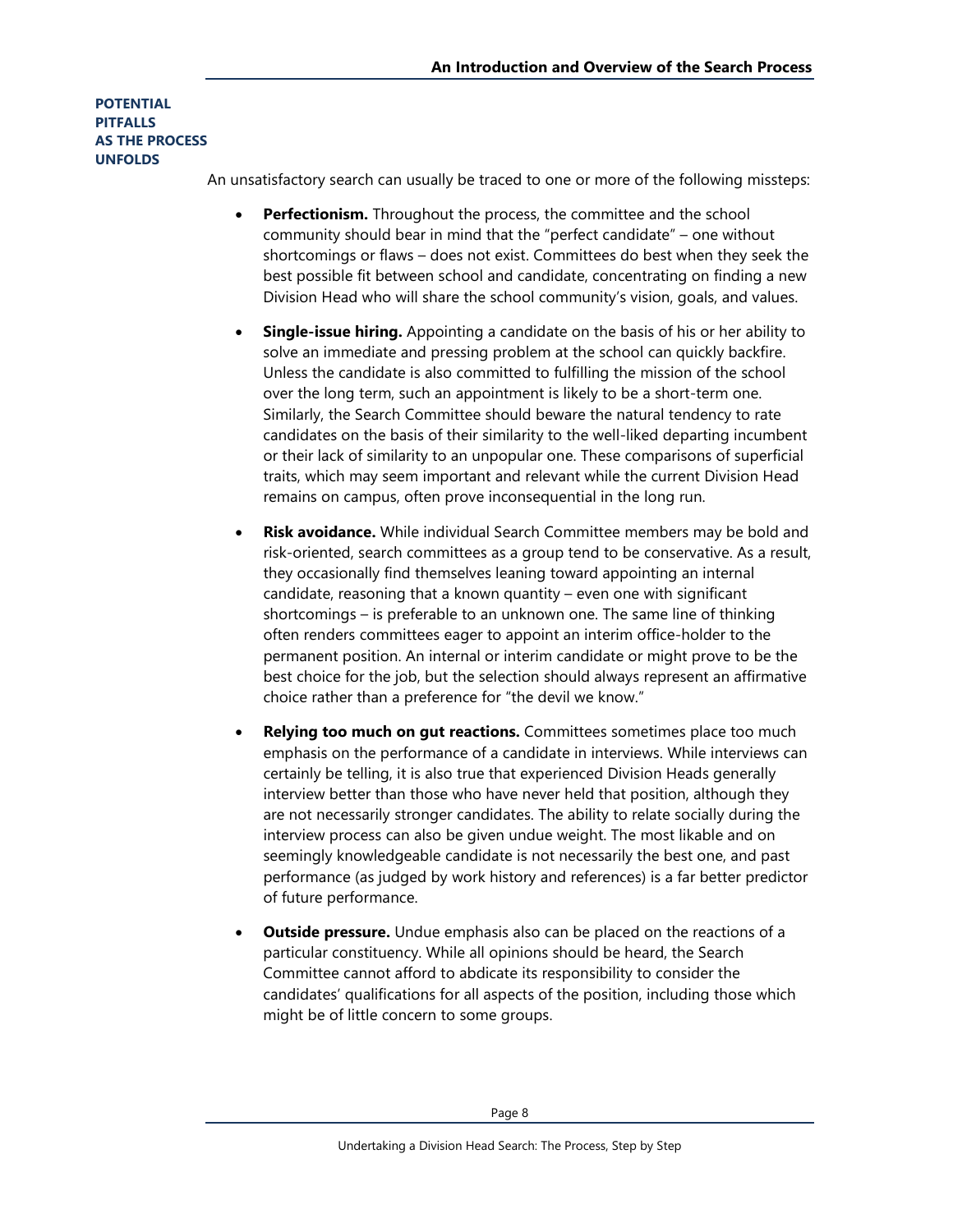• **Lack of disclosure.** A lack of full disclosure by any of the parties in a search can result in unpleasant surprises. The committee that minimizes a school's problems or fails to make clear its expectations of the Division Head does itself no favors.

**Settling for an unsatisfactory choice.** Above all, the Search Committee must resist the temptation to nominate a less than satisfactory candidate just to complete the search. Other options are always available: The acting Division Head's term might be extended, for example, or an Interim Division Head might be appointed. Reopening the search may net a new group of qualified candidates. While the prospect of returning to the drawing board late in the search process might be unappealing, it is nonetheless preferable to the alternative of hiring a new Division Head who does not enjoy your confidence.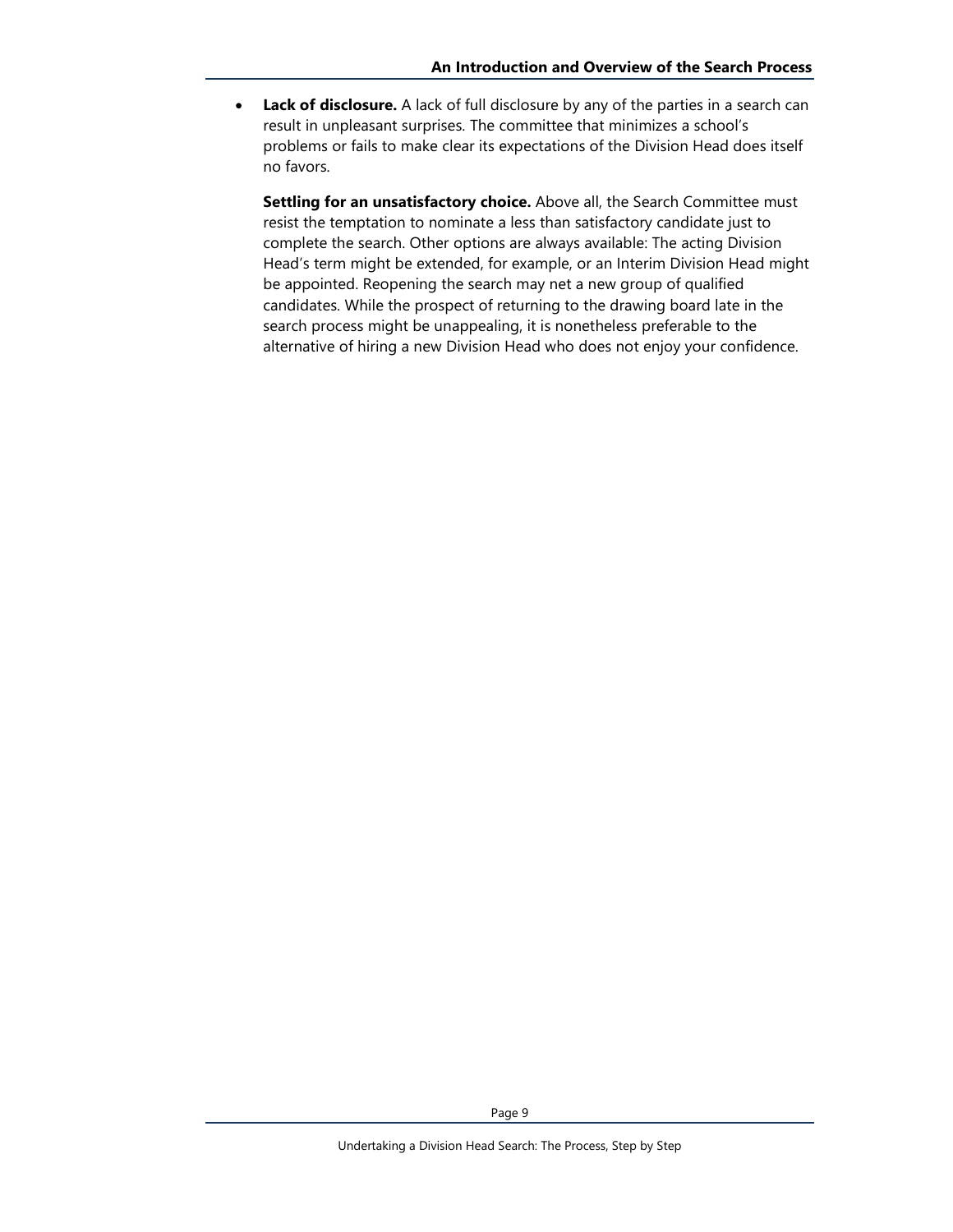

# Phase 1: Launching the Search

## **Key facets of this phase:**

- **Planning and Executing Our Initial Visit**
- **Setting the Search Calendar**
- **Defining the Job and Developing the Opportunity Statement**

If you want your new Division Head to succeed, you must first lay out, in writing, the nature of the task at hand. Serious candidates want to know what will be expected of them if they get the job. For the Search Committee, the first phase of the search process is largely dedicated to defining the essential aspects of the position and ensuring that the particulars of the opportunity are well communicated to prospective candidates.

## **Our Initial Fact-Finding Visit**

To kick off the search process, Wickenden Associates will visit the school for an intensive series of interviews with a broad cross-section of the school community. During these interviews with administrators, faculty, parents, students, trustees, and others, we will collect information for an Opportunity Statement that provides factual information about the school; an assessment of the strengths and challenges of both the school and the division; and a list of the qualities, skills, and kinds of experience the new Division Head should bring to the position. Someone on the Search Committee or in the administration will need to assume the responsibility of developing an interview schedule for these meetings and handling the logistics of getting the interviewees together with the consultant(s).

#### **The Online Survey**

For members of the school community who do not have the opportunity to meet with us during this initial visit, we offer an anonymous online survey that allows individuals to share their views about the school's strengths and challenges as well as the qualities they view as most important in the new Division Head. The survey also provides a vehicle for respondents to offer nominations.

A transcript of the responses is shared with the Search Committee and used by Wickenden Associates as another resource in the development of the Opportunity Statement, as well as to enhance our understanding of the culture and needs of the school.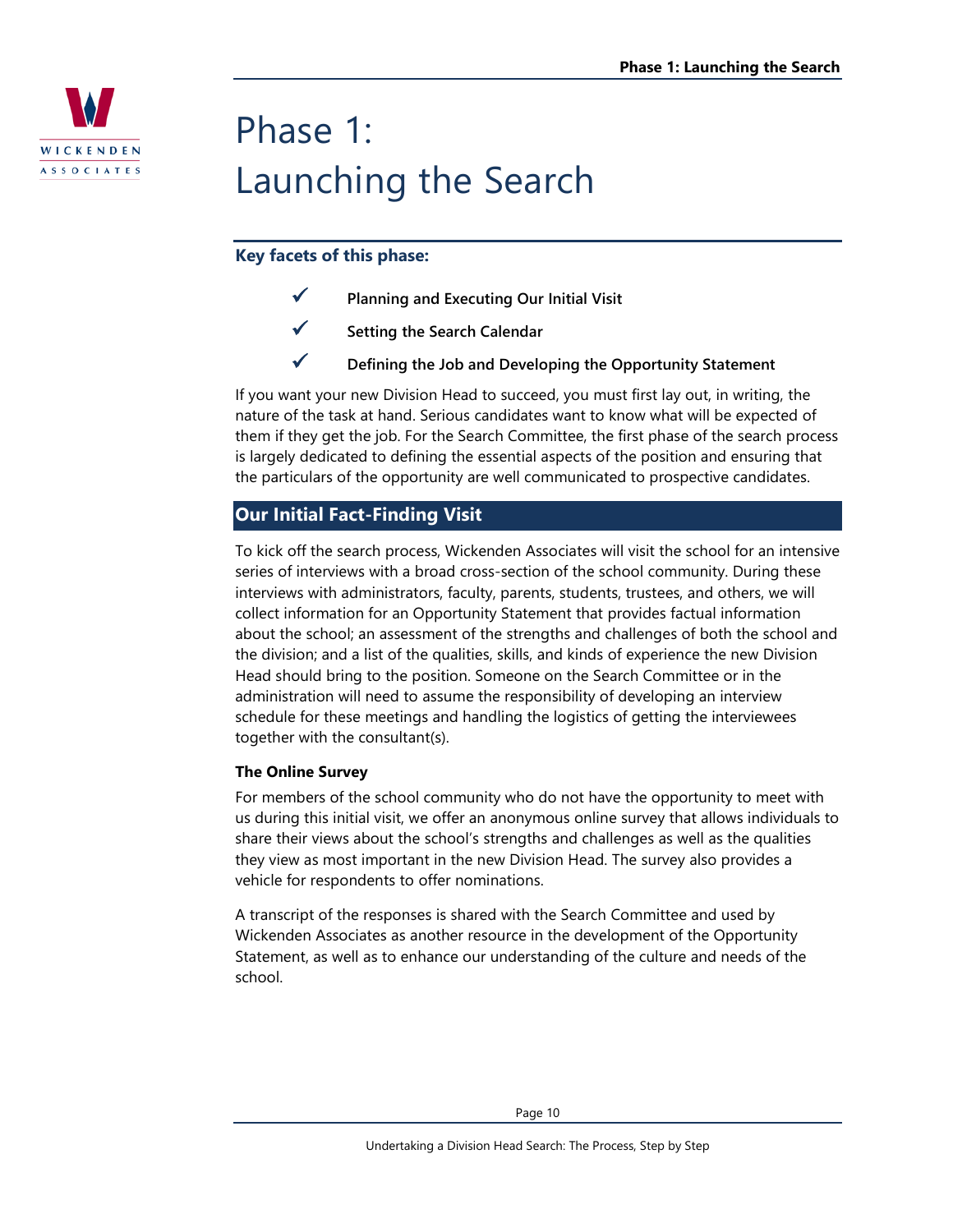#### **THE OPPORTUNITY STATEMENT**

As a first step in defining the nature of the opportunity, Wickenden Associates will prepare a detailed Opportunity Statement, which we make available to all prospective candidates. Schools sometimes post the document on the Job Openings section of the school website as well.

#### **The Opportunity Statement Review Process**

Approximately two to three weeks after our initial visit, we will complete a draft of the Opportunity Statement for the Search Committee's review and approval. Because this document is prepared and published by Wickenden Associates rather than the school, prospective candidates view it as an important outside perspective on the institution and the nature of the position.

Although we welcome the committee's thoughtful review of the document, we encourage committee members to resist the temptation to tone down any discussion of challenges facing the school. Committees sometimes worry that any suggestion of problems at a school will scare away good candidates, but it has been our experience that capable leaders recognize that all schools face challenges of one sort or another and welcome the opportunity to make a real difference in the life of an institution. Further, we believe it would be a disservice to both the school and the future Division Head if the nature of the job – including the tough parts – were not made clear. You do not want to appoint a candidate who is unwilling, uninterested, or unprepared to meet the most pressing needs of the division and the school.

While we recommend that the Opportunity Statement document be as specific and direct as possible about the school's present situation and challenges, we encourage you at this stage in the process to be flexible and open-minded about the qualifications and kinds of experience specified in the document. Sometimes, for example, search committees begin the process with a firm idea that the new Division Head must be a person with similar experience, perhaps because a prior appointment of a first-time Division Head did not work out well. We believe that such a narrow approach is often counterproductive, discouraging excellent candidates from applying while giving undue weight to a candidate's title rather than his or her talents. Not all experienced Division Heads are successful leaders, and many aspiring leaders are more than ready to assume the responsibilities of heading a division.

It is important, on the other hand, for the committee to be very specific about truly nonnegotiable qualities. If, for example, the candidate must be a practicing member of the religion with which the school is affiliated, that should be made clear in the document.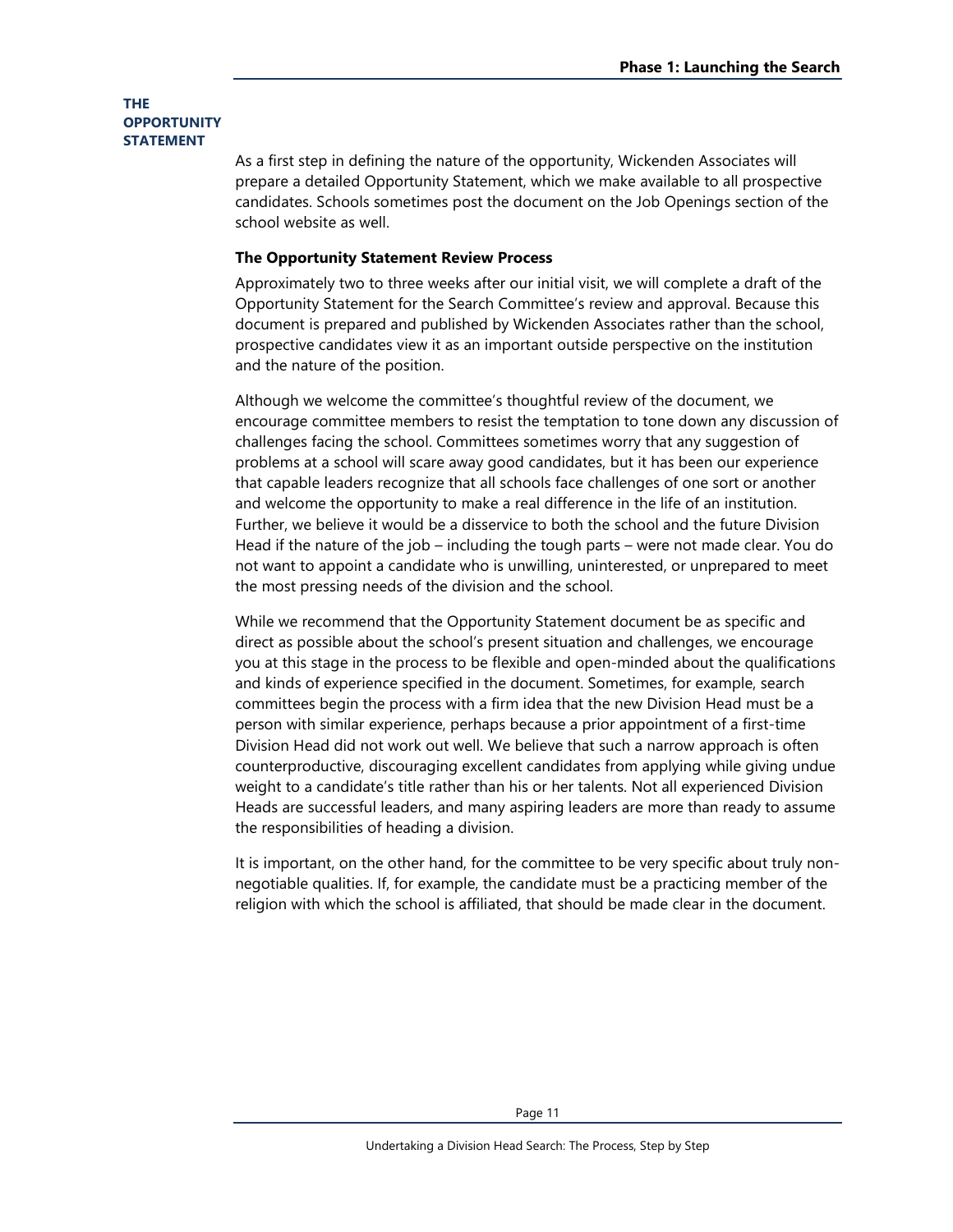

## Phase 2: Casting the Net

## **Key facets of this phase:**

- **Advertising the Position**
- **Actively Recruiting Strong Candidates**

### **The Recruitment Strategy**

While this phase of identifying and recruiting a deep candidate pool is typically one of the longest (ideally, eight weeks or more) and most important stages of the search process, it is a relatively quiet time for the Search Committee.

During this phase, which typically swings into high gear once the Opportunity Statement has been finalized, Wickenden Associates will do the following:

- 1. Post the Opportunity Statement on our website and feature the opportunity in our periodic email newsletter.
- *2.* Place position announcements on a variety of low-cost (e.g. *The Green Sheet*) and free sites tailored to the school's characteristics. These might include the jobs boards of relevant regional independent school associations, religious associations, and sites focused on boarding schools or single-sex education, for example. *(While we have not found paid advertisements in newspapers and national education journals to be particularly effective recruitment tools, we will advertise in those venues if requested by the Search Committee.)*
- 3. Search our database for potential candidates whose credentials appear to offer a good fit with the Search Committee's preferred qualifications and reach out to them via telephone or email.
- 4. Follow up on referrals from within the school community and from our own network of sources.
- 5. Conduct preliminary reference checks and, where possible, interviews with promising candidates.
- 6. Provide periodic updates to the Search Chair regarding our pool-building progress and reactions to the opportunity among the candidates we have approached.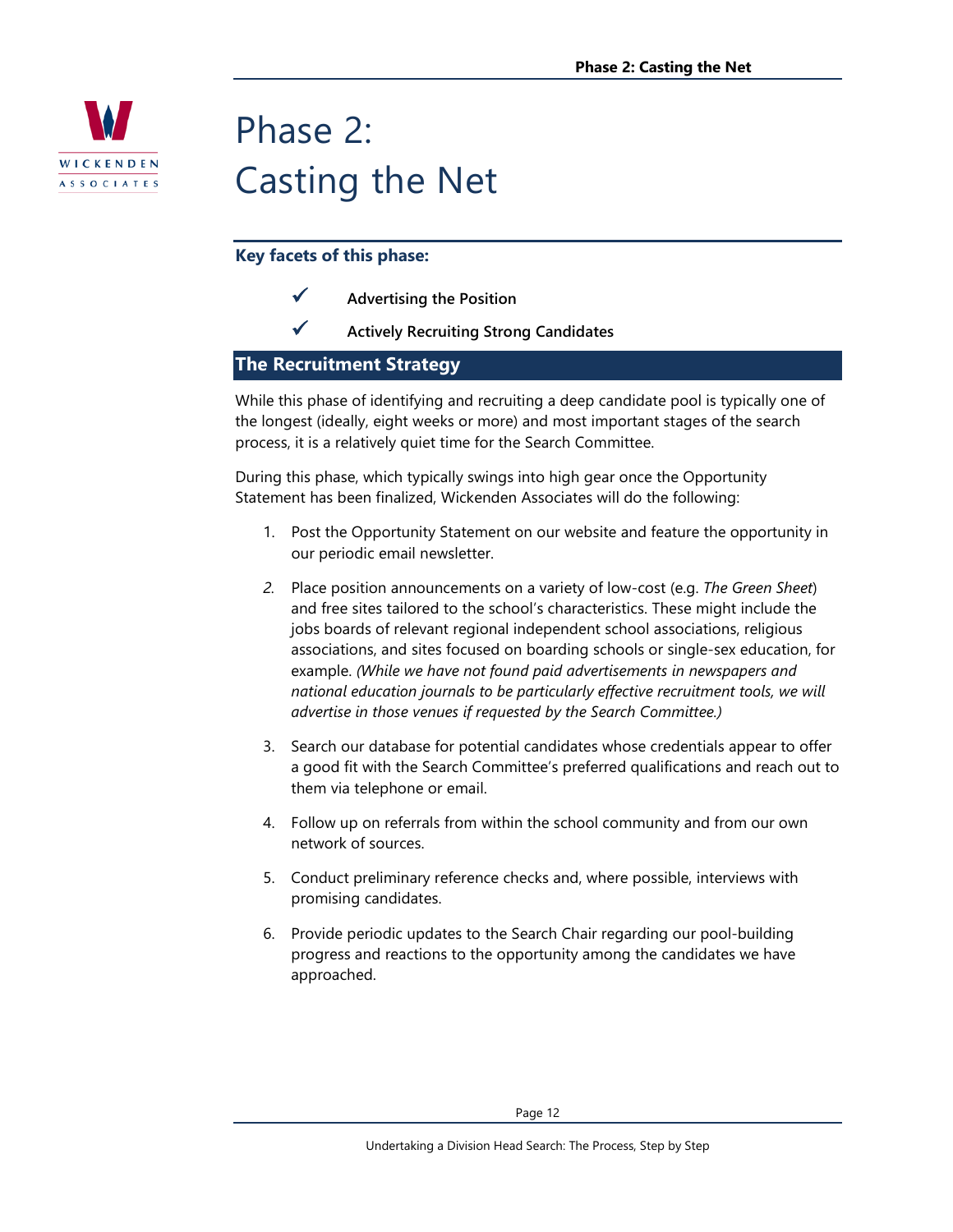While the lion's share of the work during this period falls to the consultants, the Search Chair and/or Search Committee members can contribute to a successful outcome by doing the following:

- Provide referrals to Wickenden Associates as you receive them from members of the school family and other interested parties.
- Make yourselves available at our request to reach out to very strong candidates we have identified and who have expressed tentative interest in the position. Prospective leaders are often flattered to be courted early in the process.

#### **POTENTIAL BUMPS IN THE ROAD**

With 25 years of experience building candidate pools for more than 450 Head of School and other senior administrative searches, Wickenden Associates can usually predict with some accuracy the likely size and strength of the field of applicants. Many factors that are outside of our control and the control of the school will dictate to some extent the numbers of prospective candidates who will be tempted to apply. Among these variables are the school's location, size, and financial stability. Schools with religious affiliations or specialized missions – single-sex, boarding, schools for students with learning differences, etc. – typically draw smaller pools than nonsectarian coeducational college preparatory day schools. Ultimately, though, the size of the pool is far less important than its quality.

#### **Countering Negative Perceptions**

If we are casting the net widely with disappointing results, it may be that problems exist with the perception of the school in the broader educational community. News travels fast along the independent school grapevine, and prospective leaders may well steer clear of schools with a history of recent leadership instability or other governance issues. The Search Committee should not miss the opportunity to define the nature of the problem, if one exists. When attractive potential candidates decline to apply, we will ask why and then report back to the committee. Schools can sometimes enhance their appeal to candidates simply by demonstrating a willingness to hear about and confront potential problems.

#### **Managing the Appearance of an Heir Apparent**

The presence of a strong internal candidate can function as a powerful disincentive to prospective applicants – who are generally not eager to enter a search in which they believe they are at a severe competitive disadvantage. For the purposes of building a robust pool, it should ideally be made clear from the outset that the Interim Division Head (if you have one) is not a candidate for the permanent position.

Other internal candidates offer a more complicated set of challenges. If the Search Committee does not believe the internal candidate is a viable choice, it is both a kindness to the candidate and a benefit to the search to discreetly discourage him or her from applying early on. We strongly advise against "courtesy interviews" for such candidates in the belief that this well-intentioned practice merely postpones a difficult decision. If the candidate *might* be viable but does not immediately enjoy strong enough support to justify an outright appointment, s/he should be invited to proceed through the process on an equal footing with all other candidates.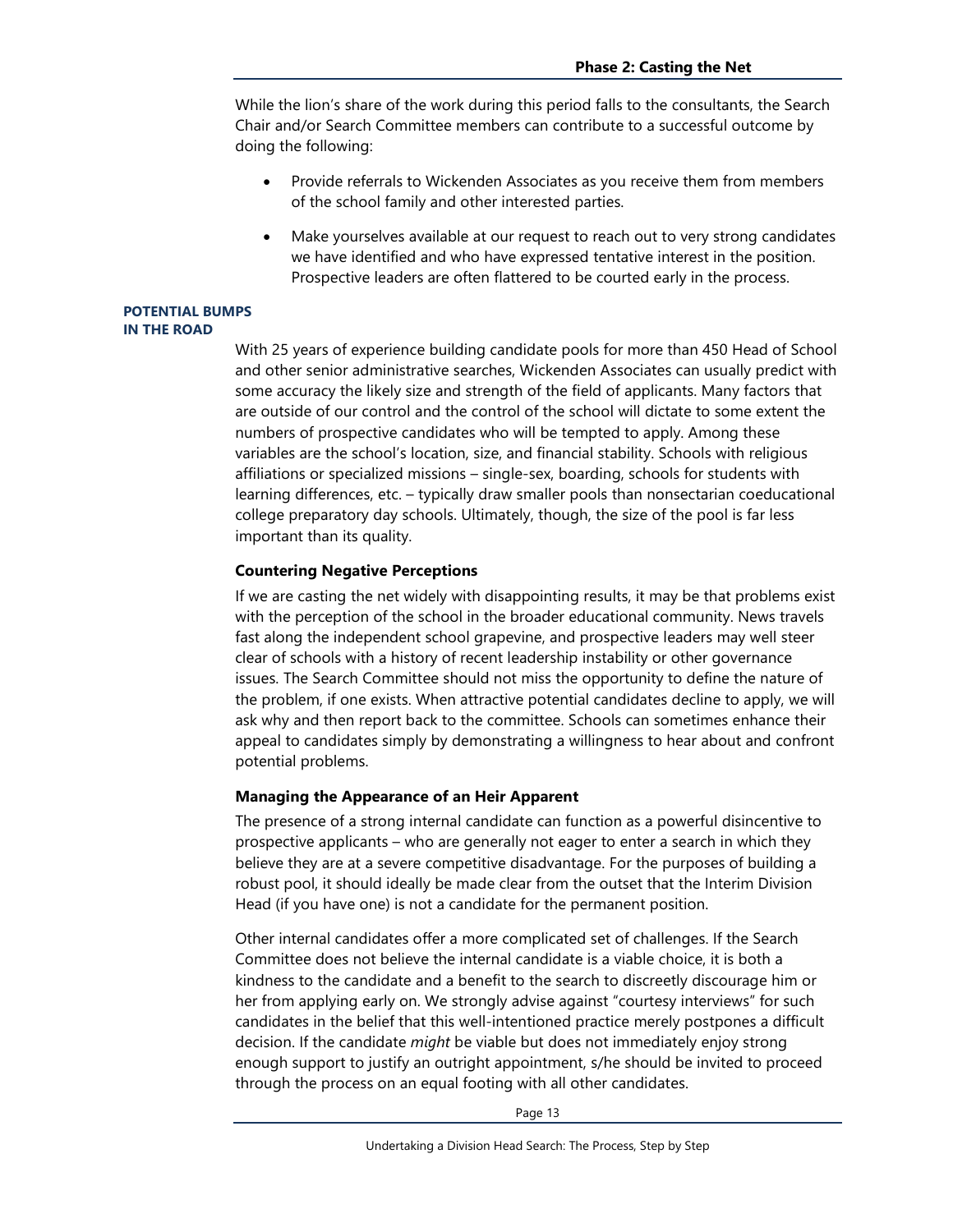

## Phase 3: Narrowing the Field

### **Key facets of this phase:**

- **Sorting the Applicant Pool**
- **Evaluating the Credentials of the Strongest Candidates**
- **Selecting the Semifinalists**

After several weeks of actively recruiting promising prospects for your next Division Head, Wickenden Associates is now ready to present you with the results. From this point forward, the volume and pace of activity for the Search Committee will increase rapidly. Get ready to read!

#### **THE CREDENTIAL REVIEW NOTEBOOK**

Approximately one week before your scheduled credential review meeting, each member of the Search Committee will receive from us a large notebook containing information about each of the candidates we are recommending for your consideration. To expedite your review of this document, we will organize the material into groups based on our assessment of the candidates' relative strengths.

Typically, the information provided for each candidate will include a résumé, a statement of educational philosophy, and any supporting materials each has supplied, as well as our Interview Report (if we have conducted an interview) and at least one preliminary Reference Report.

> **The notebook includes a simple ballot that Search Committee members can use to record their impressions about each candidate as they read the material in preparation for the credential review meeting.**

It has been our experience that Search Committee members vary considerably in their willingness to digest all of this material. For those who prefer a more streamlined approach, we include a table with key information about each recommended candidate as well as a paragraph outlining our reasons for recommending the applicant.

We also provide in the notebook the names and titles of the applicants whom we are not recommending for your consideration. Typically, their materials are not included in the book, although we can arrange to bring those files to the meeting if there is interest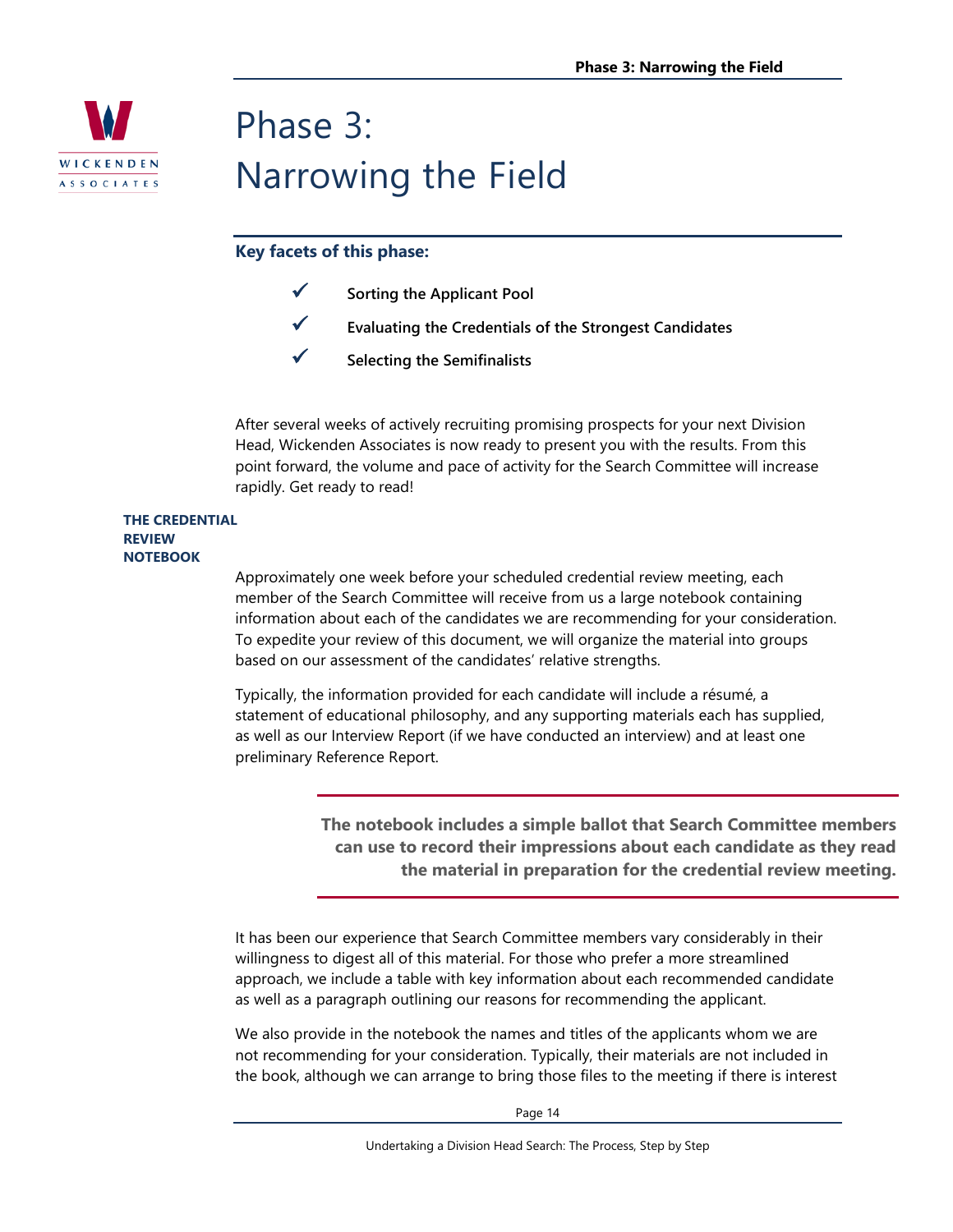among the committee in reviewing one or more of the applications.

As you prepare to peruse the notebook to identify the candidates you are most interested in meeting, a review of the Opportunity Statement will remind you of the specific qualities and qualifications the committee has already identified as most important in the next Division Head.

This is also a good time to consider more broadly the attributes you should be looking for as you study the credential materials. Here are a few suggestions:

#### **ESSENTIAL SKILLS, QUALITIES, AND PREPARATION**

While we are the first to argue that committees should seek a "goodness of fit" between candidate and school, we also believe certain basic qualities and specific types of training ought to be in the repertoire of virtually all candidates for senior administrative positions in independent schools. Thus, we advise Search Committees to focus on the following areas:

#### **Formal Educational Experiences**

Independent schools vary considerably in the emphasis they place on the academic credentials of their senior. Prestigious schools with high-powered faculty typically expect their Division Heads to possess an undergraduate degree from a highly respected institution as well as a noteworthy terminal degree (often a Ph.D. or Ed.D.). At a minimum, most independent schools expect the candidate to hold a master's degree. Although graduate education degrees are most common, we see many candidates with law or business degrees as well.

Many who populate the independent school world talk with disdain about education courses. Unfortunately, many schools of education deserve such criticism. But to tar all with the same brush is unwise. Certain graduate schools of education – including those affiliated with Columbia University, Harvard University, Stanford University, University of Pennsylvania, University of Wisconsin, and Vanderbilt University, to name just a few – are wonderful training grounds for independent leaders.

Surely, anyone who aspires to lead a school division should demonstrate through his or her own scholastic endeavors an appreciation for the life of the mind. In evaluating the educational credentials of the applicants, however, the Search Committee should take into consideration the academic culture of the school and the community's expectations. In most schools, an otherwise promising candidate with modest academic credentials should not automatically be eliminated from consideration.

Bearing in mind that many candidates will be many years removed from their collegiate careers, we think it is also vitally important to evaluate the extent to which they have continued to pursue professional growth opportunities. The most impressive résumés provide evidence that the candidate has made diligent efforts to remain up to date on best practices in education and has taken steps to shore up his or her skills in areas that were not part of past academic training.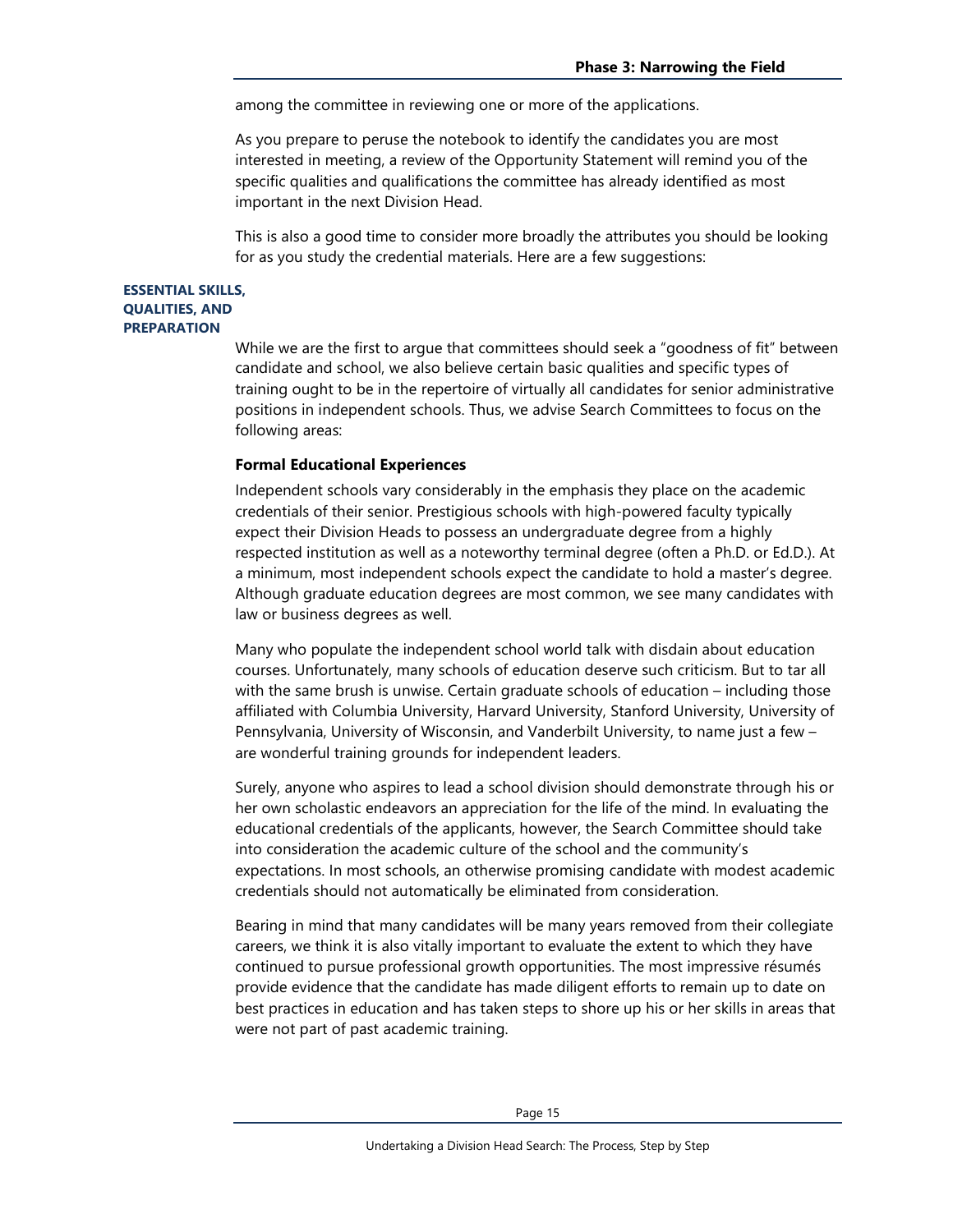Workshops, seminars, courses, and fellowships all provide evidence of a commitment to ongoing education. Perhaps the most effective way to develop many of these skills, however, is through on-the-job training, ideally in a mentoring relationship with a successful Head or other independent school leader.

> **Candidates who have sought out opportunities within their schools to practice new skills demonstrate that they are interested in becoming well-rounded leaders.**

#### **Fundamental Qualities and Skills**

• **A philosophical orientation.** Division Heads must be philosophically attuned to the mission of the school and oriented to using it to make fundamental decisions about the institution. The mission must define what the school is and what it is trying to do.

> **While it might not have much value in predicting a candidate's eventual success, the statement of educational philosophy that we request from applicants can at least help the Search Committee to determine whether the candidate actually** *has* **a guiding philosophy.**

• **A willingness to learn.** To remain educationally current and responsive in a rapidly changing educational environment, Division Heads must be committed to continuous professional growth. Search Committees should seek evidence that the candidates are eager to learn, adapt, and read – yes, read. We've interviewed more than a few candidates who stumble when asked the question, "What are you reading now?"

Of critical importance is a candidate's ability to grow as a leader and as a person. Gleaning evidence of this from cover letters, résumés, and interviews can be difficult. But Search Committees should seek information about a person's ability to assume increasingly responsible positions, to tolerate ambiguity, to make difficult decisions and live with the inevitable fallout, and to display equanimity in the face of criticism.

**Search Committees would do well to look for candidates who have been employed at more than one school, who have worked under more than one Head, and/or who have made a concerted effort to visit other institutions to observe multiple programmatic and policy approaches. Ideally, your next Division Head should bring to your school different perspectives and new ways of solving problems.**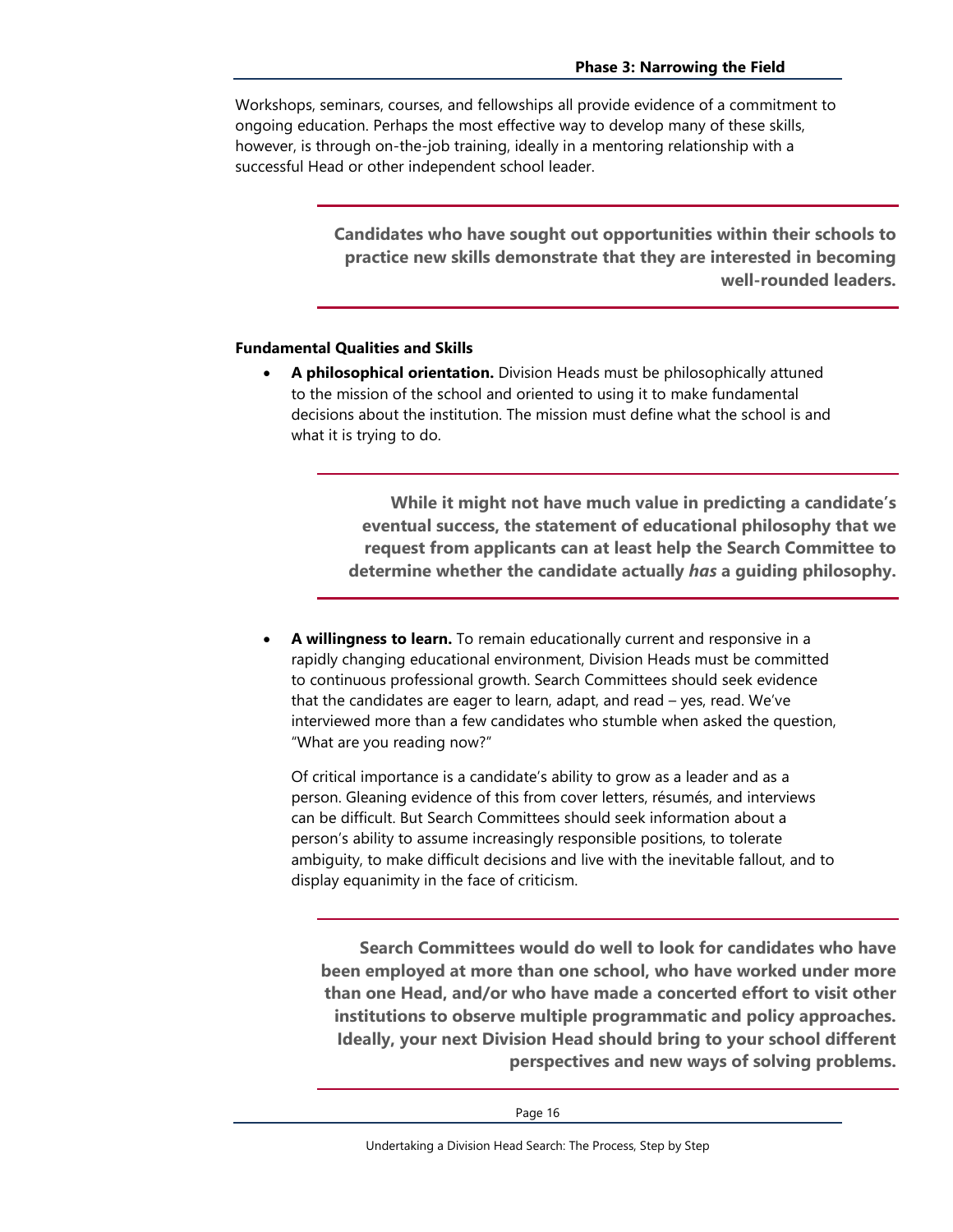• **Respect for teachers and the teaching profession.** Division Heads typically play a major role in the faculty hiring and retention process, in determining salaries, in defining classroom assignments, in setting workload policies, and in implementing faculty evaluation and development systems. A Division Head who does not perform these duties well (or at least ensure that other administrators do) will oversee a stagnant school.

The relationship between the faculty and the Division Head can sour quickly unless s/he is genuinely committed to their interests. Most teachers want to be recognized for a job well done, for their commitment to the students, for their willingness to uphold standards even in the face of criticism from entitled parents, and for improving curriculum or their teaching techniques. A Division Head who does not convey respect for these activities will develop the reputation of being distant and uninterested. And once a Division Head loses the support of the faculty, that person's days as the division leader probably are numbered.

- **The four I's: intelligence, initiative, integrity, and interpersonal skills.** While the Division Head does not have to be the most talented educator in the school, s/he must respect the life of the mind and be able to participate in the school's academic debates. A powerful intellect is not essential – but it helps. The Division Head must take the initiative to pursue programs, projects, and policy changes that will contribute to the development of the division and the school.
- Integrity is essential. Great leaders inspire trust and they trust others.

**Unfortunately, there is no simple test to measure integrity. Fortunately, the probing reference interviews we conduct with supervisors, peers, and subordinates of the candidates work quite well in uncovering evidence of fundamental character traits.** 

Leaders also must have the ability to relate well to all kinds of people. While no one can be expected to interact equally effectively with trustees, parents, faculty, alumni, staff, and students, Division Heads who are not at least moderately successful with each of these groups will soon find themselves criticized as insensitive, arrogant, uncaring, or incompetent.

• **Communication Skills.** Most educators assume that they are effective speakers, but being able to explain something to students four different ways is not the same as being an effective public speaker. And effective communication with a variety of constituencies is critically important.

More than one candidate has been eliminated from consideration because of an awkward and pedantic writing style. A school's credibility as a place of learning is surely enhanced by a Division Head who writes in a lucid and distinguished style.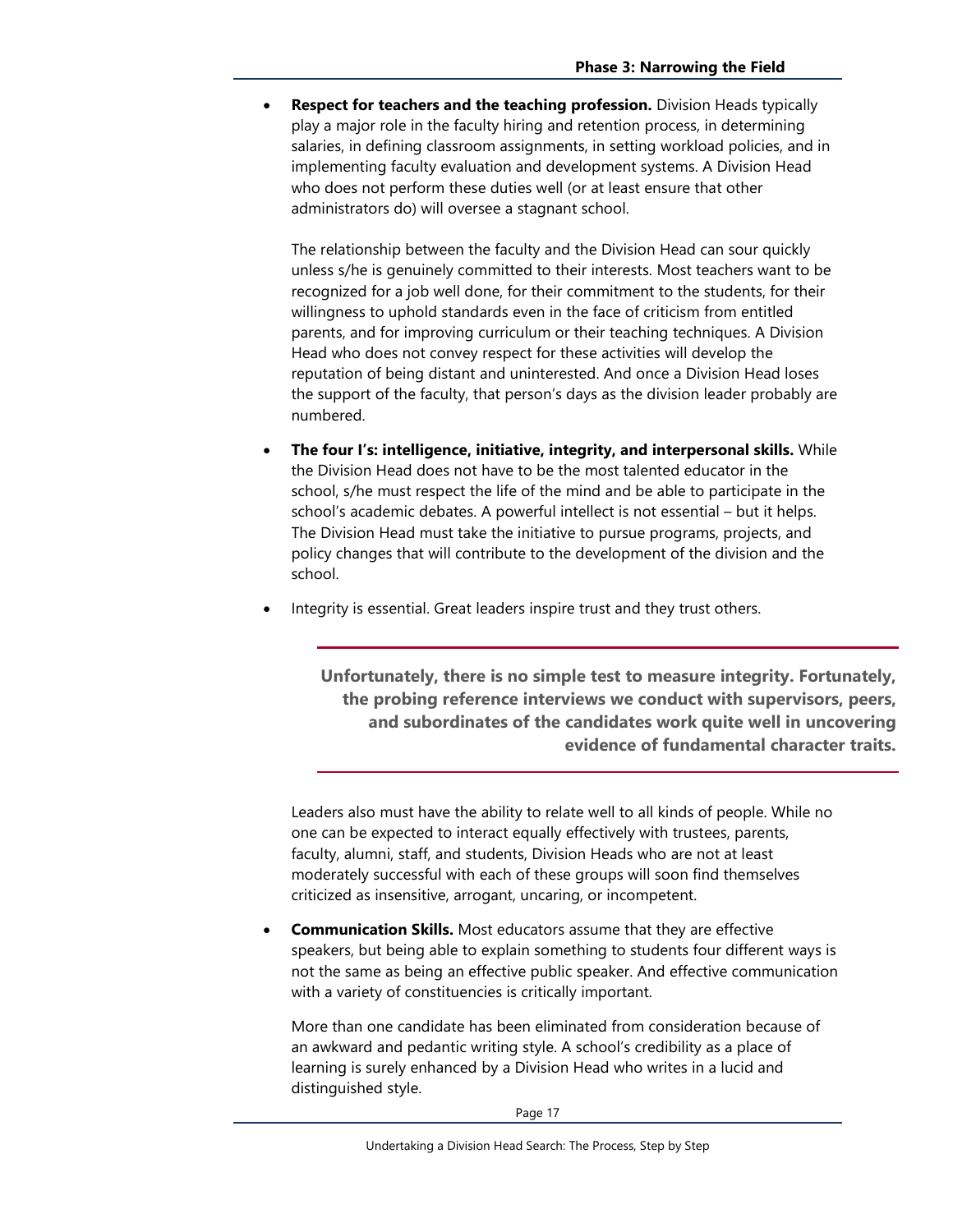#### **SELECTING YOUR SEMIFINALISTS: THE CREDENTIAL REVIEW**

We generally suggest that you allow about three hours for the meeting at which you will select your semifinalists. Wickenden Associates will be present to facilitate that process and to answer your questions about the candidates we have presented. **Search Committee members can help to expedite the process by reviewing the candidate credentials in advance and completing the ballot included in the credentials notebook.**

Typically, we suggest that you begin the meeting with a quick straw vote to identify candidates who have strong support among the committee and those who have very little support. The meeting then can focus on the candidates "on the bubble" – those about whom opinions are most divided or about whom members are most uncertain, but who still could end up being strong candidates.

This is the time to remember that you are seeking a "goodness of fit" between institution and candidate. Different types of individuals are appropriate for institutions at different stages of their development. A person with a successful history of starting schools might not be a wise choice for an institution that is seeking only to refine an already solid program. Similarly, a person whose force of personality contributed to a successful turnaround might not be appropriate for or might have a difficult time in an institution where much of the governance power resides with the faculty.

By the conclusion of the review process, the committee should have identified approximately six to eight semifinalists, each of whom will be invited for a 90-minute interview. The committee may also wish to identify a few candidates to be put on hold, in case some of the candidates decide to withdraw at this or a later stage. Wickenden Associates will notify the rest of the candidates that they are no longer under consideration.

At the conclusion of the Credential Review meeting, the Search Committee should plan to take a few moments to talk about the organization of the interviews and the role each member will play in the questioning of candidates. More information about that aspect of the process is included in the next section.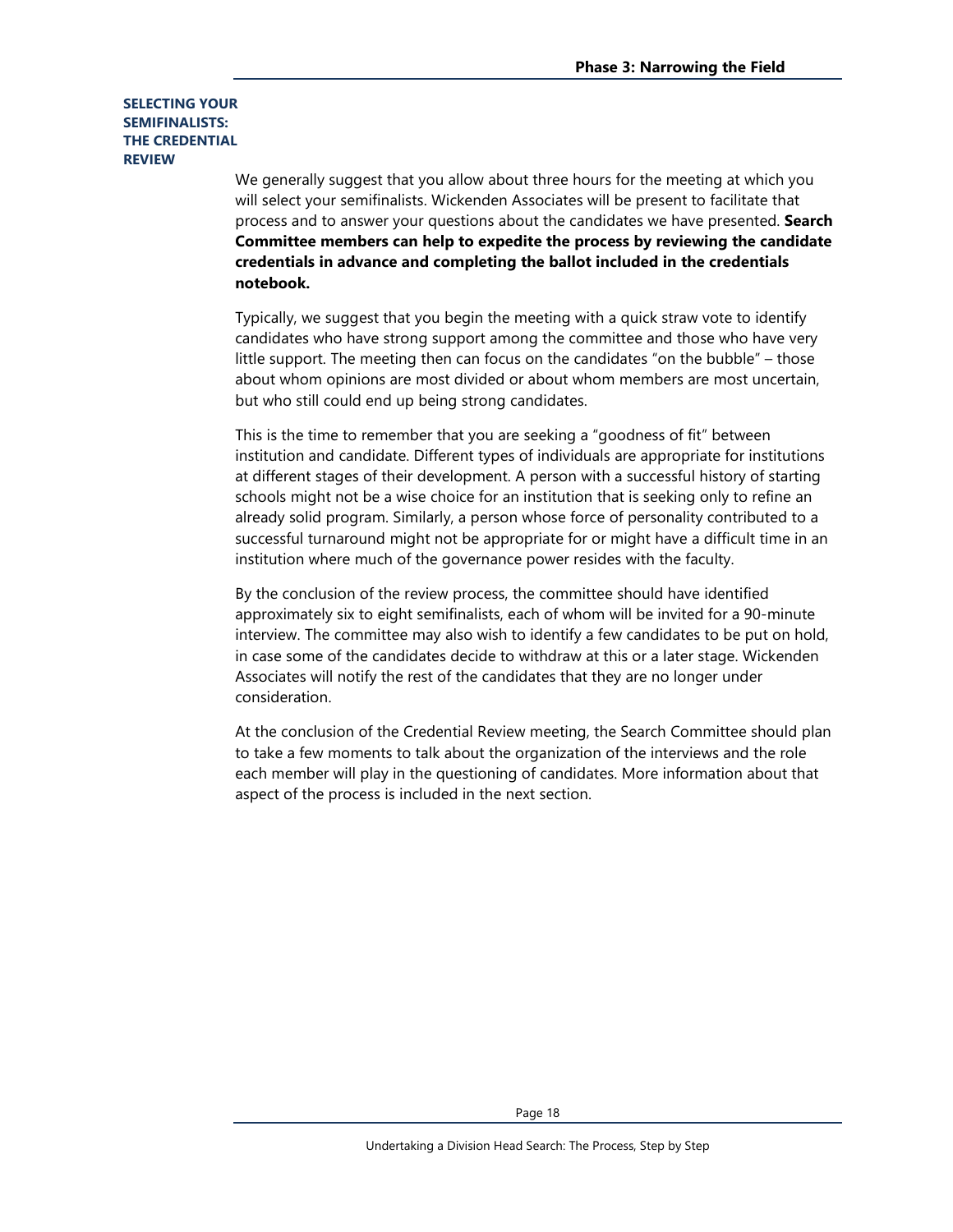

## Phase 4: Auditioning the Candidates

## **Key facets of this phase:**

- **Interviewing the Semifinalists**
- **Selecting the Finalists**
- **Planning and Carrying Out the Finalist Visits**
- **Evaluating the Finalists**
- **Collecting Compensation Information**

At this critical point in the search process, the Search Committee must be oriented to wooing as well as evaluating candidates. This is the time when you will be auditioning your best prospects – evaluating how they perform in a variety of settings and with different constituencies. It is also the time when your best prospects will be evaluating you – the appeal of the school's challenges and opportunities, the warmth of the community, and the quality of life this position might provide for them and their families.

## **Planning the Semifinalist Interviews**

Wickenden Associates will immediately inform the semifinalists of their selection and work with them to schedule their interviews. We will coordinate with your designated contact person both the preparation of the interview schedule and the travel arrangements for the candidates. We will also ensure that the semifinalists receive any additional material about the school that might be appropriate at this point: a strategic plan, capital campaign material, a curriculum guide and/or faculty handbook, recent school magazines or bulletins, or information about your city or region provided by the chamber of commerce or a local tourism agency.

Semifinalist interviews are customarily (though not necessarily) scheduled for a weekend because that is when candidates are better able to leave their schools without inviting questions, and Search Committee members can clear their schedules.

> **Wickenden Associates will attend the interviews, both to facilitate the introductions of candidates and to guide the committee through the selection of finalists.**

Allow approximately 90 minutes for each interview, with 15-minute breaks in between. If there are more than eight semifinalists, we recommend that the interviews start on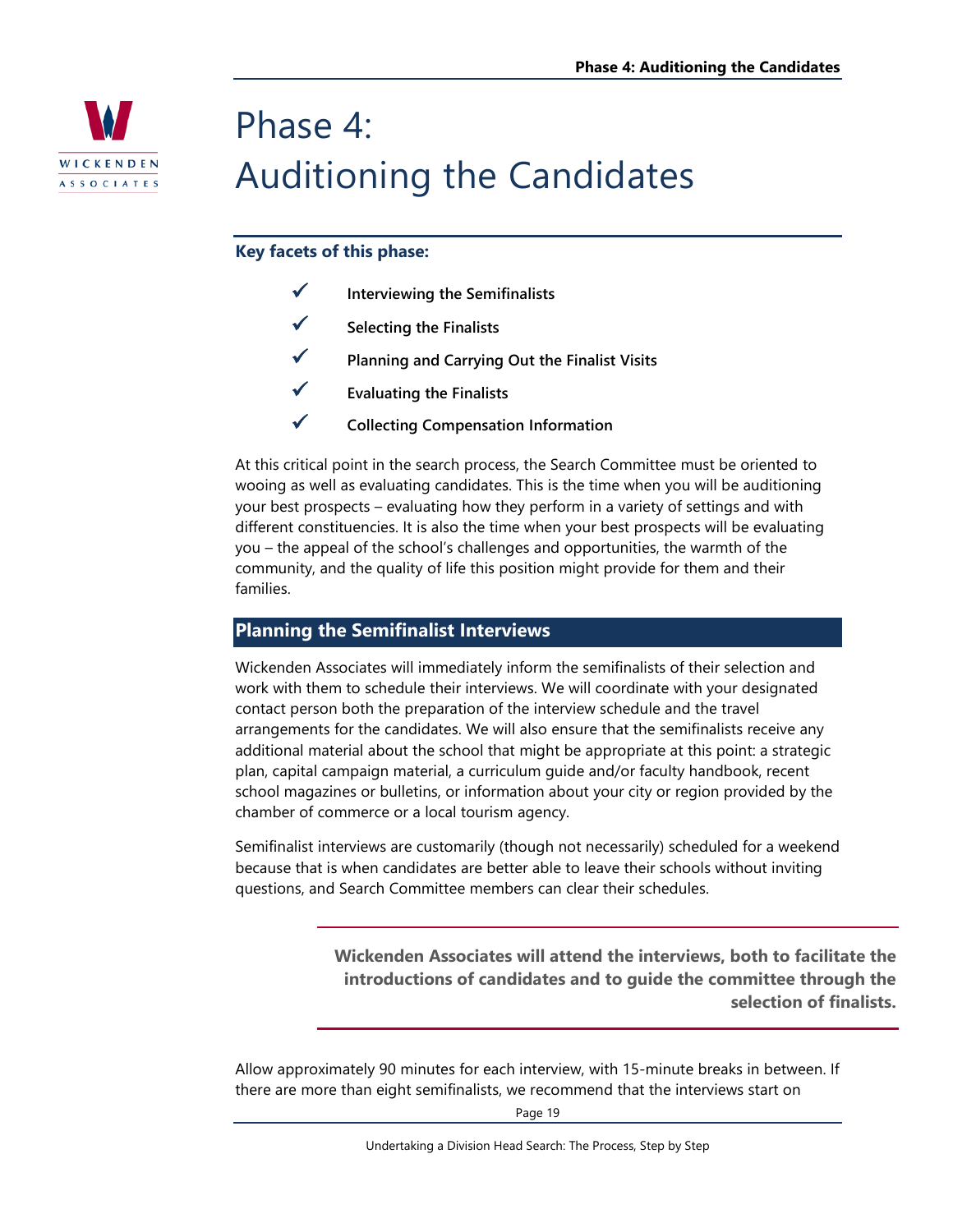Friday. If possible, try to schedule no more than three or four candidates for Sunday, as the committee will need time at the conclusion of the interviewing process to discuss the candidates and choose the finalists. Arrangements should be made in advance to have lunch brought in each day; allow about an hour for the lunch break.

Most candidates will appreciate a school tour, which should immediately precede or follow the interview. Be aware, though, that guides for these tours should be selected wisely and with the understanding that they will respect the importance of maintaining the confidentiality of the candidates and the process.

#### **INTERVIEW TIPS**

A large conference table provides a comfortable setting for the interviews, with the candidate seated at the head of the table. Nametags or nameplates for each committee member will be appreciated by the candidates, as will a bottle of water.

As the first opportunity for the candidate and committee to interact, the semifinalist interview should be designed to be informational rather than confrontational. The best conversations tend to occur when the Search Committee makes the candidate feel welcome and at ease.

Some suggestions for getting the interview started on a friendly note:

- Ask all Search Committee members to introduce themselves and briefly describe their connection to the school.
- Begin with an open-ended and non-threatening question, e.g., "Tell us about yourself and why this particular opportunity has captured your interest."
- Continue with a question from a subject area in which the candidate has demonstrated solid experience.

Because you want to focus on what a candidate can bring to the job, the questioning should be directed toward learning what the person has achieved more than toward hypothetical issues. The quick-witted, interview-savvy, or experienced leader may do well with the theoretical, but might not be appropriate for the job if s/he cannot provide evidence of an ability to deal with the specific challenges that will face the new Division Head. The most enlightening responses often emerge from questions that ask for specific examples or anecdotes drawn from the candidate's own experiences. To obtain the most value from the interviews, consider the specific challenges facing your school when formulating questions (though you should not expect the candidates to know how they would deal with each challenge your school is facing).

To ensure that the interviews unfold as successfully as possible, the Search Committee should:

- Decide in advance whether the committee will ask questions in a predetermined order or proceed with a more conversational, ad hoc approach.
- Assign a specific area of questioning to each member.
- Designate one member to ask each semifinalist a question that is candidatespecific, i.e., one that demonstrates that the committee has carefully read the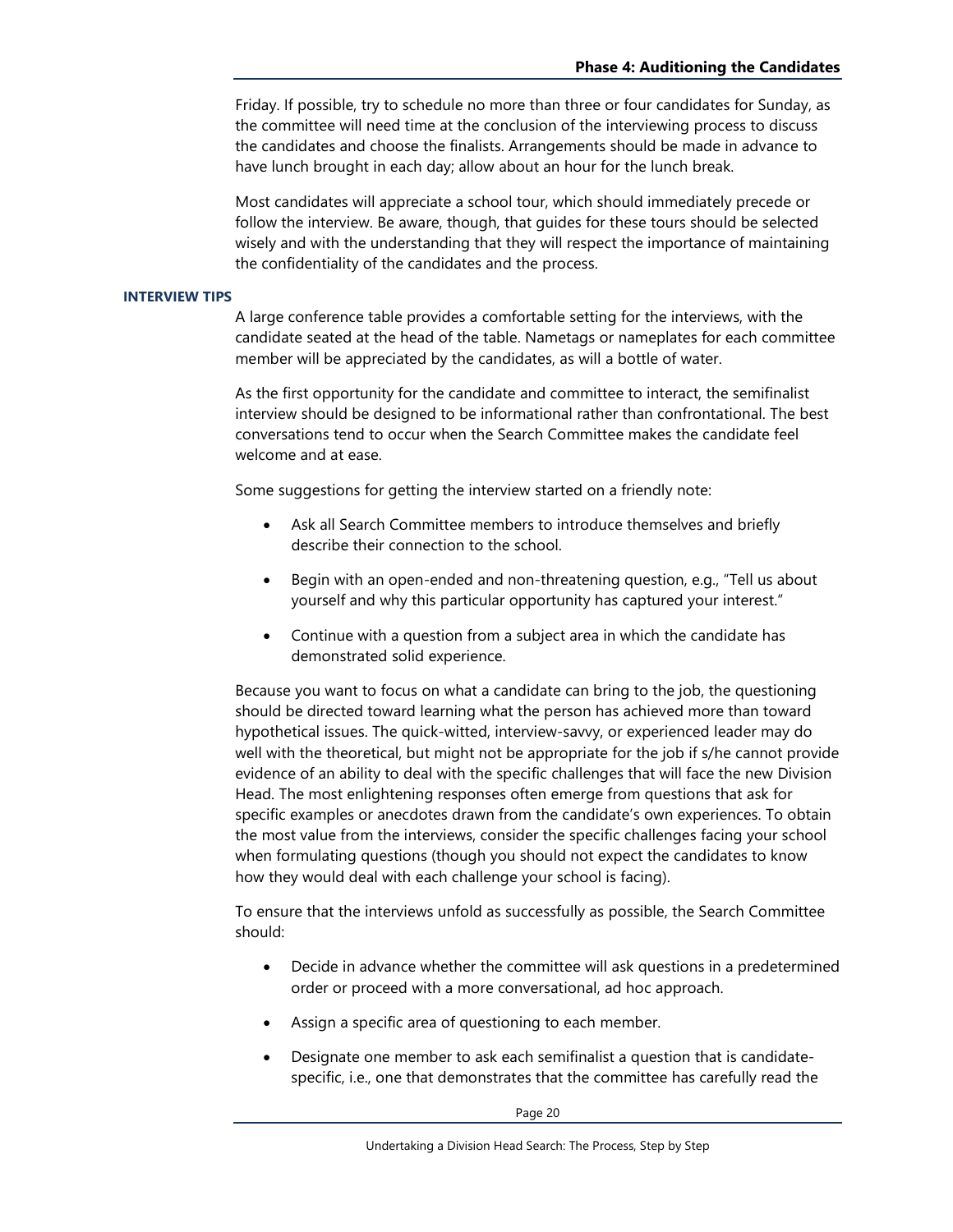candidate's materials.

- Assume that each Search Committee member will have time for a maximum of two questions (perhaps only one if the committee is large).
- Allow about 15 minutes at the conclusion of the interview for the candidate to ask any questions s/he might have.

**Most committee members will want to take good notes during the interviews or designate a committee scribe. By the end of this long and intensive weekend, you will appreciate anything that will help you to recall the candidates and your reactions to them!** 

The sample questions that follow are presented as a menu from which Search Committee members may select the questions most appropriate to the school's particular circumstances. Some of these questions are best suited to candidates with prior Division Head experience, while others will work particularly well with aspiring division leaders. Schools with a particular religious affiliation or educational philosophy may want to tailor their question selection accordingly. Choosing carefully from the menu – adding or adapting when necessary – will yield the best results.

## **Sample Questions for the Semifinalist Interviews**

#### **MANAGEMENT AND LEADERSHIP**

- 1. Identify three or four essential aspects of your current position. Tell us the parts of the job you like best and at which you are best.
- 2. Tell us about your current school its ethos and culture. Describe a typical day in your current position.
- 3. Describe your decision-making style, using examples of some good and bad decisions you have made. How about an unpopular decision? How did you deal with the response to it?
- 4. We are working toward a better academic integration and working relationship among the divisions of the school. How might you contribute to this process? Has this been an issue at your school and, if so, how have you contributed to improving the situation?
- 5. In your present position, is it your responsibility to evaluate others' performance? Describe how you do that.
- 6. Describe a meaningful institutional change for which you had primary responsibility and tell us how you went about effecting that change. What have been the outcomes of that change?
- 7. In what ways, if any, have you been involved with admissions and enrollment management in your current position?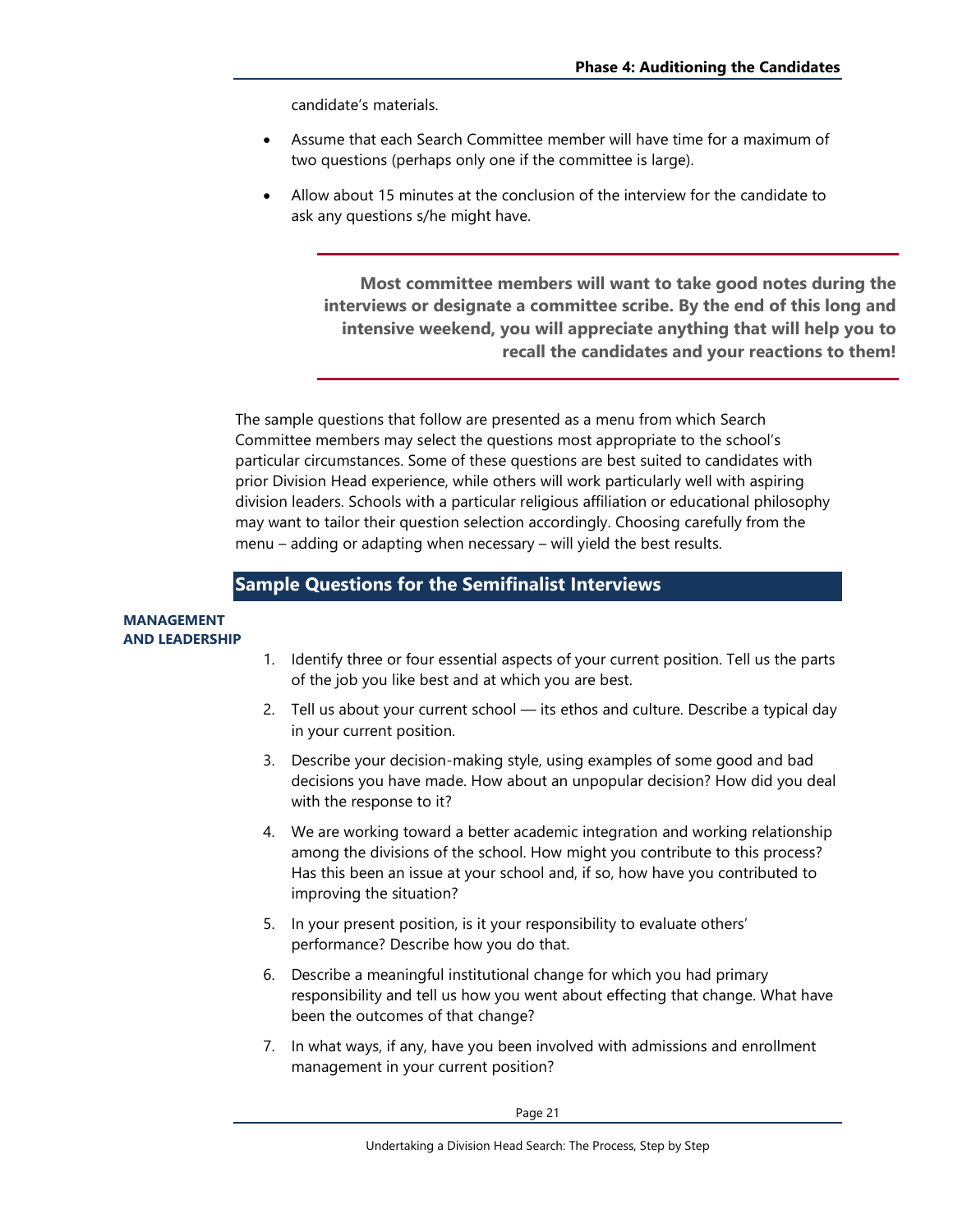8. In what ways have you been part of a marketing effort at your school? What has been your experience with being a public face of a school?

#### **EDUCATIONAL PHILOSOPHY**

- 9. In your philosophy of education statement, you said, *"[insert quotation here]."* Can you expand on that idea?
- 10. What do you see as the major challenges ahead for independent education in the U.S.? For education in general?
- 11. *(For single-sex institutions)* What do you see as the advantages of single-sex education? Are there disadvantages? If so, how can they best be overcome?
- 12. *(For schools with a particular religious affiliation)* What do you see as the challenges and opportunities associated with integrating the academic and religious aspects of our mission?
- 13. Describe your experience in curriculum development. What are your guiding principles or influences?
- 14. What is your philosophy regarding the use of technology in the educational program?
- 15. What innovative uses of technology have you experienced at your school? How would you describe the role of technology in your school and in the classroom? How is the faculty encouraged to integrate new technology?
- 16. How does your school balance the inevitable tensions that exist among academics, athletics, the arts, community service, and extracurricular activities?
- 17. What structures does your school have in place to address the stress and pressure that students are experiencing? How have you worked to care for the whole child?
- 18. How would you describe the range of learners in your student population? How does your school differentiate instruction?
- 19. What structures are in place at your school to support students with academic challenges?
- 20. How would you characterize the college placement process at your school? How do you evaluate the success of your program?
- 21. What are the main topics of conversation or controversy among your faculty now regarding the educational program? What are your views on those issues?

#### **DIVERSITY AND GLOBALISM**

- 22. How do you define diversity and what do you feel it brings to your school? What would the ideal diverse school community look like?
- 23. What obstacles have you faced in diversity initiatives and how do you define a successful outcome?
- 24. How has your school's interest in diversity been reflected in the educational program?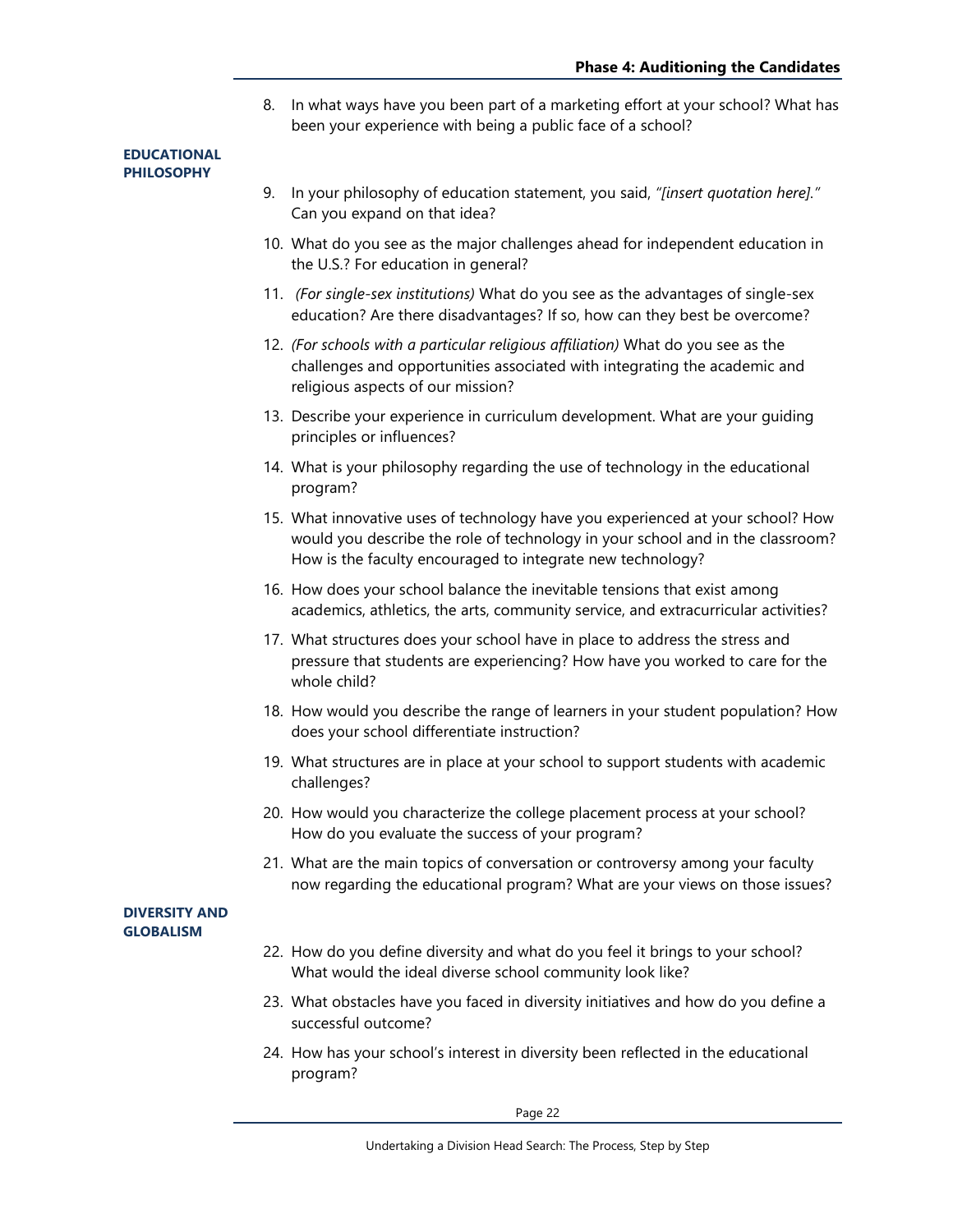25. What global initiatives have been undertaken at your school and how have you participated in them?

#### **STUDENT AND FAMILY RELATIONS**

- 26. How would you get to know the students? What has been your experience in this area?
- 27. How do you communicate with families?
- 28. What do you see as the parents' role in the school? What is the appropriate relationship between school and home? How do you go about setting boundaries?
- 29. What experience have you had with disciplining students?
- 30. How have you dealt with difficult and demanding parents?

#### **FACULTY AND STAFF RELATIONS**

- 31. Discuss your experience in hiring administrators, faculty, or staff. What significant things do you look for when making hiring decisions?
- 32. Have you ever been involved in developing and implementing a faculty evaluation/development program? If so, was it effective? What were its shortcomings? What suggestions would you offer a school in the process of developing such a program?
- 33. Within your current faculty evaluation system, tell us how you would handle a long-tenured but weak teacher. How about an inexperienced teacher with great potential but uneven skills? How do you reward particularly outstanding teachers?
- 34. Have you ever had to fire anyone? If so, how did you handle the situation? What steps would you take in deciding whether a staff or faculty member should be terminated?
- 35. What opportunities for professional development exist at your school?
- 36. How do you keep your faculty and staff energized and motivated?

#### **PROFESSIONAL ACHIEVEMENTS**

- 37. What do you consider your most important accomplishment to date in your career and why? How did you achieve it?
- 38. Describe some initiatives in your school for which you believe you have been responsible.
- 39. Describe some of the major school problems or stressful situations you have had to deal with, discuss how you handled them, and tell us what you learned.
- 40. What do you hope to accomplish professionally in the next five to 10 years?

#### **PERSONAL CHARACTERISTICS AND GOALS**

41. Why this change in your career now? What attracts you to this particular job?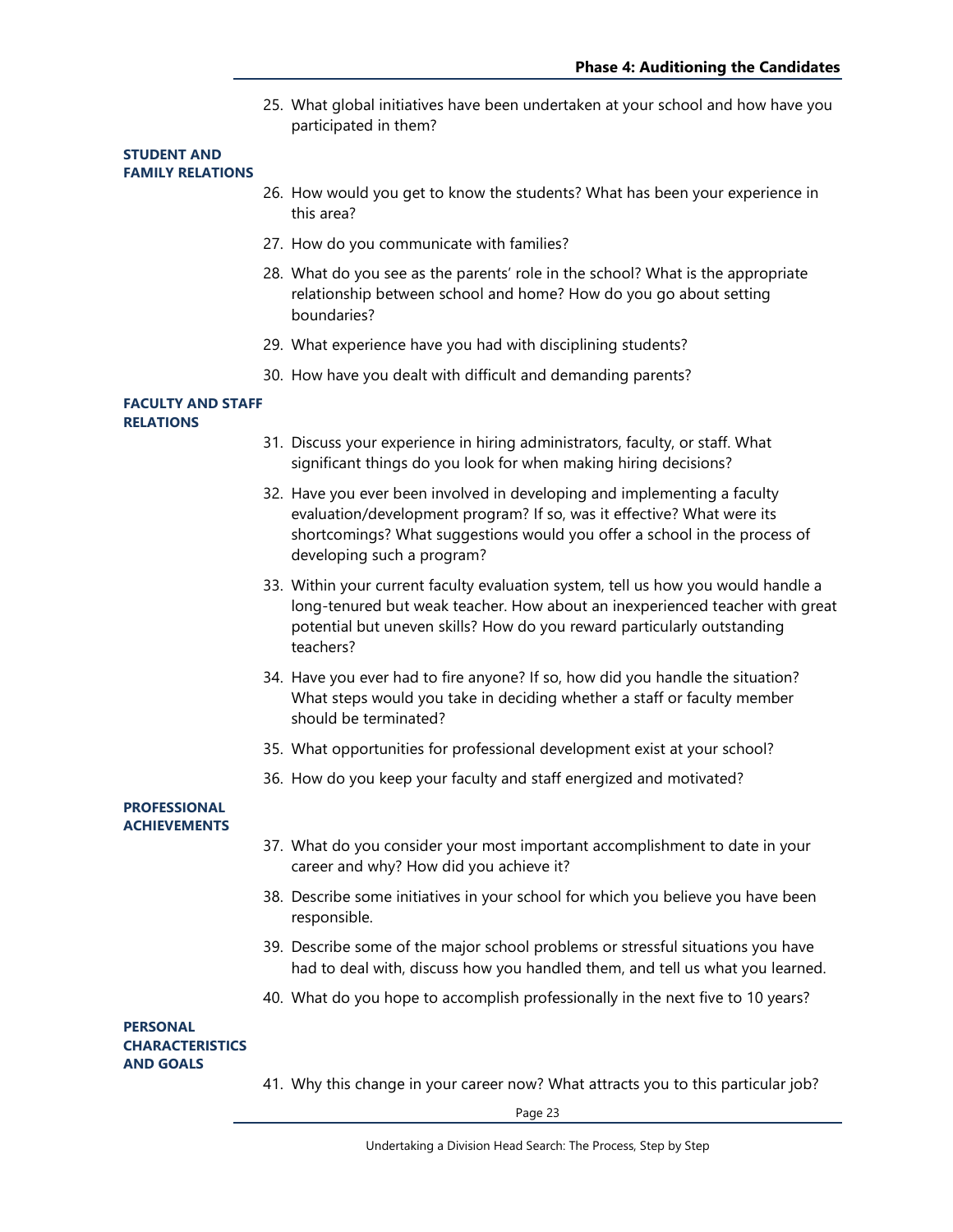- 42. Tell us how you have grown and changed as a person over the past 10 years.
- 43. What would your critics say are your shortcomings? Do you agree? How do you work to overcome them?
- 44. How do you keep yourself energized?
- 45. What are you reading now?
- 46. How would living here be different from your current location?
- 47. How would you go about becoming involved in this community?
- 48. What two or three things do you enjoy most in your current position? What are your two or three biggest headaches? What keeps you up at night?
- 49. What or whom do you believe has been most influential in shaping your values?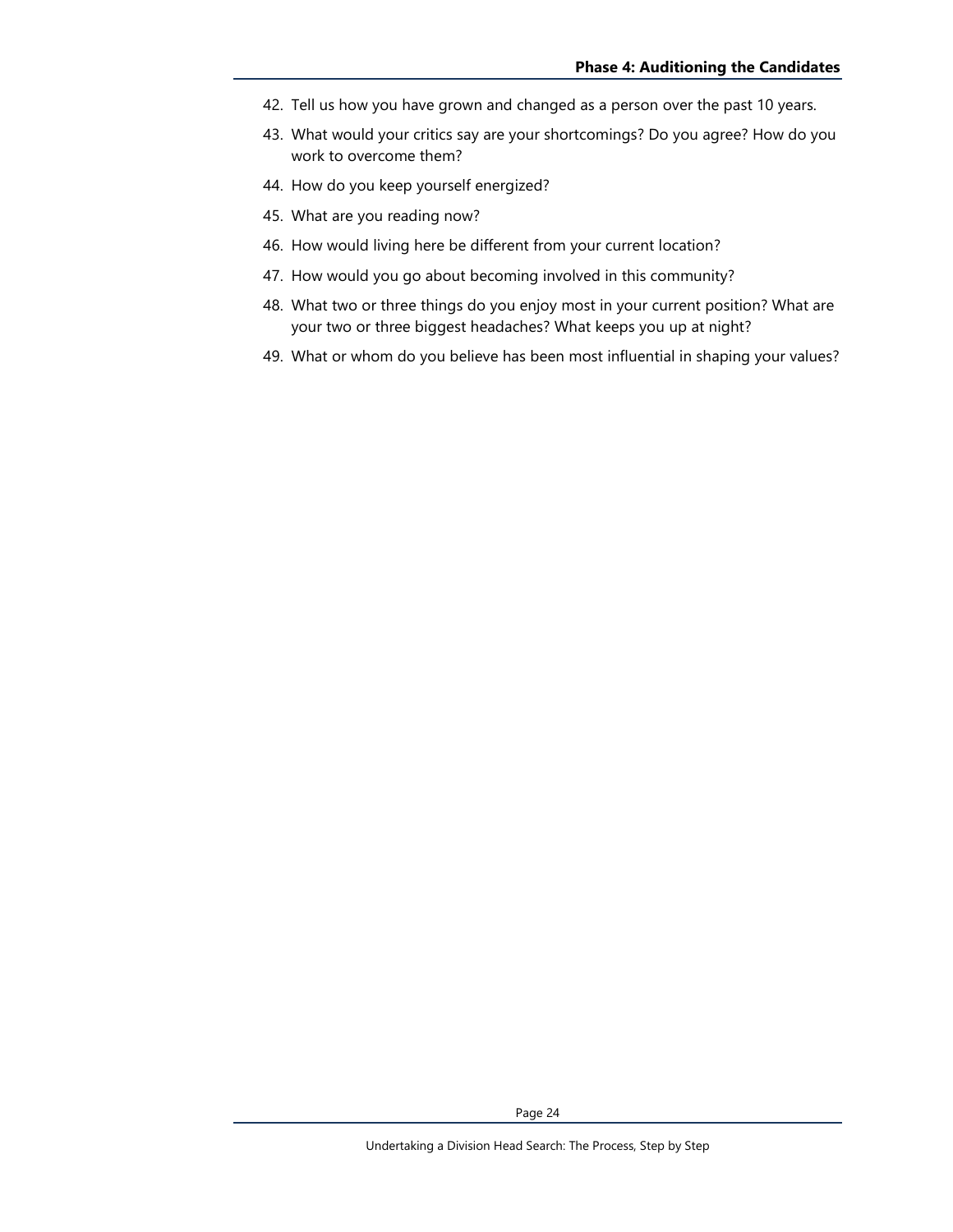## **Selecting the Finalists**

At the conclusion of the semifinalist interviews, Wickenden Associates will facilitate the process by which you select a small group of finalists – typically three or four. As in the Credential Review round, you may want to hold in abeyance one or two semifinalists who might be made finalists if one of your initial choices declines to move forward in the process.

## **Planning the Finalist Visits**

The selection by the Search Committee of the finalists marks an important turning point in the search process. As the committee narrows its focus to a few strong candidates, it must simultaneously broaden its efforts to bring representatives of all school constituencies into the process. Many members of the school community may be meeting and evaluating the candidates. And just as faculty, staff, parents, alumni, and students will be forming opinions about the visitors, the finalists themselves will be gathering impressions about the school and the job opportunity on the basis of a whirlwind of meetings, interviews, and receptions.

At this stage of the process, it is best to move quickly so that there is not a long interval between the visits of the first and last finalists. Strong candidates are quite likely to have other offers at this point.

The Search Committee that pays close attention to keeping the lines of communication open and the interview process running smoothly can spare itself a host of headaches later on. Specifically, at this stage of the process, the committee should:

- Place calls to those selected to return as finalists and welcome them to the process.
- Decide who (Wickenden Associates or a Search Committee representative) will notify semifinalists who were not selected and ensure that they are informed promptly.
- Establish schedules for the visit of each finalist to the school and line up members of the committee and broader school community to act as guides and hosts for both the finalist and the spouse. It is helpful to ask each finalist if his or her spouse has a particular interest or need that might be addressed during the visit (e.g. employment opportunities, educational options for children, housing possibilities).
- Determine what additional information about the school will be sent to finalists and get it into their hands as soon as possible. (Include any existing long-range plan, the most recent accreditation report, enrollment statistics, college placement data, samples of school newsletters, faculty and student handbooks, development data, etc. – in short, anything that helps to illuminate the school's present condition and challenges.)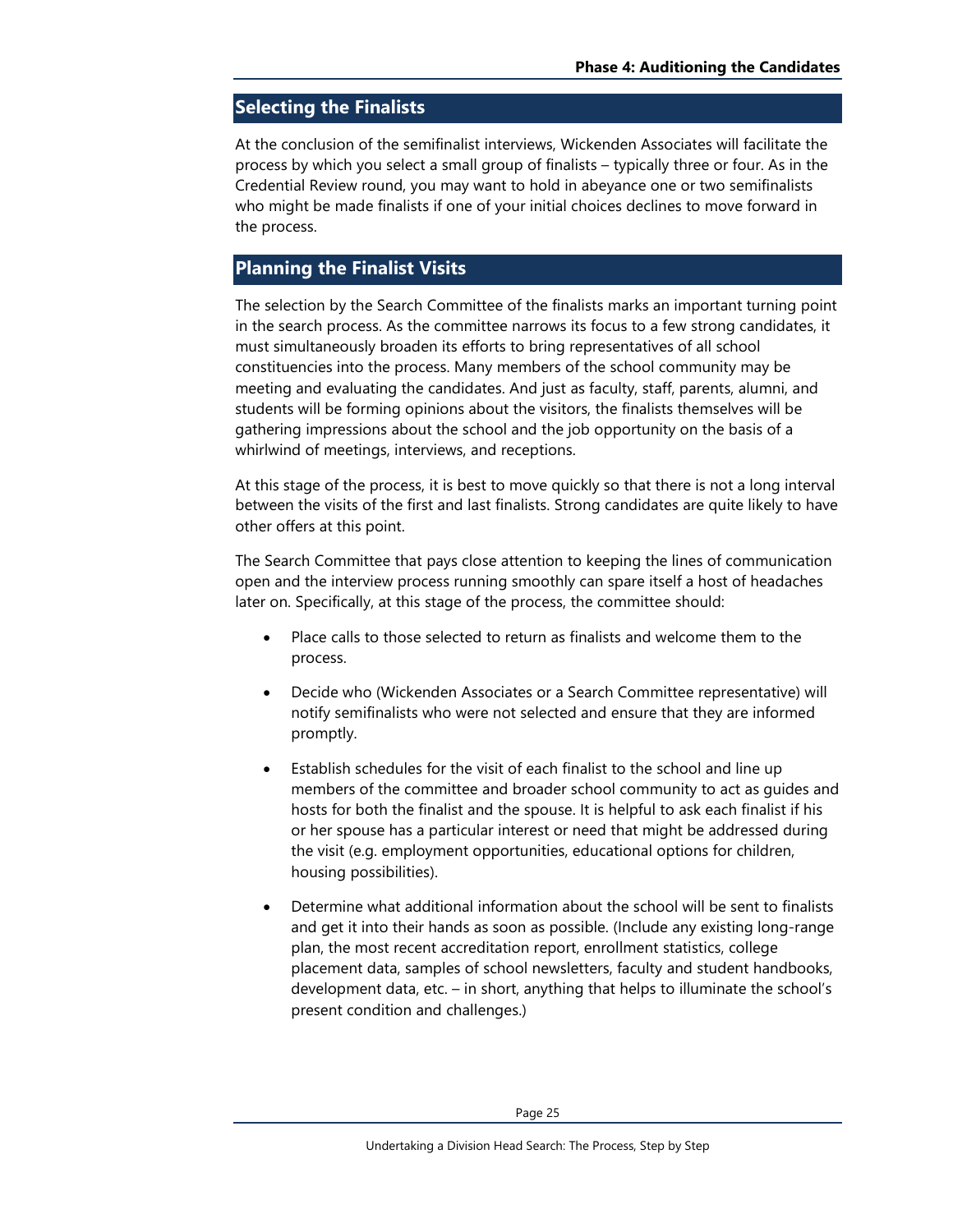#### **FINALISTS' VISITS TO THE SCHOOL**

The visit of each finalist to the school — usually for a full day of meetings and interviews — serves three vital purposes:

- It allows the Search Committee an extended observation of the candidate in various settings within the school.
- It provides the school constituencies an opportunity to become involved in the process and to contribute their unique insights.
- It provides you with a chance to sell the finalists on the opportunity that will await the successful candidate.

Careful attention should be paid to ensuring that all three of these objectives are met during the visit. All parties should be given every opportunity to present themselves well. And to the extent possible, candidates should be protected from disgruntled or single-issue types who are unlikely to offer objective evaluations and who, in the worst case, could prompt a candidate to withdraw.

> **We strongly recommend that you do not announce the names of the finalists or post their names on the school website, as some candidates may wish to keep their candidacy confidential as long as possible. Those members of the school community who will interview finalists should be provided with a copy or summary description of each finalist's résumé the day before that candidate's visit.**

If candidates have been invited to bring their spouses or partners, special efforts should be made to make them feel welcome. Ideally, the spouse or partner will be given a tour of the school and the area while the candidate attends a series of interviews.

The Search Committee should recognize that the process of making the rounds of a large school community can be a grueling experience. Opportunities for rest and private reflection should be built into the schedule. As a courtesy to the candidate, interviewers and guides should wear nametags. And to prevent the candidate from falling behind schedule (and risk appearing rude to waiting interviewers), someone should be specifically charged with the responsibility of ending each session on time and moving the candidate along to the next appointment.

The list of selected interviewers will vary depending upon the size, culture, and organizational structure of the school. In general, though, appointments of roughly 45 minutes with individuals and 60 to 90 minutes for groups should be scheduled with the following:

- Head of School
- Department Chairpersons
- Business Manager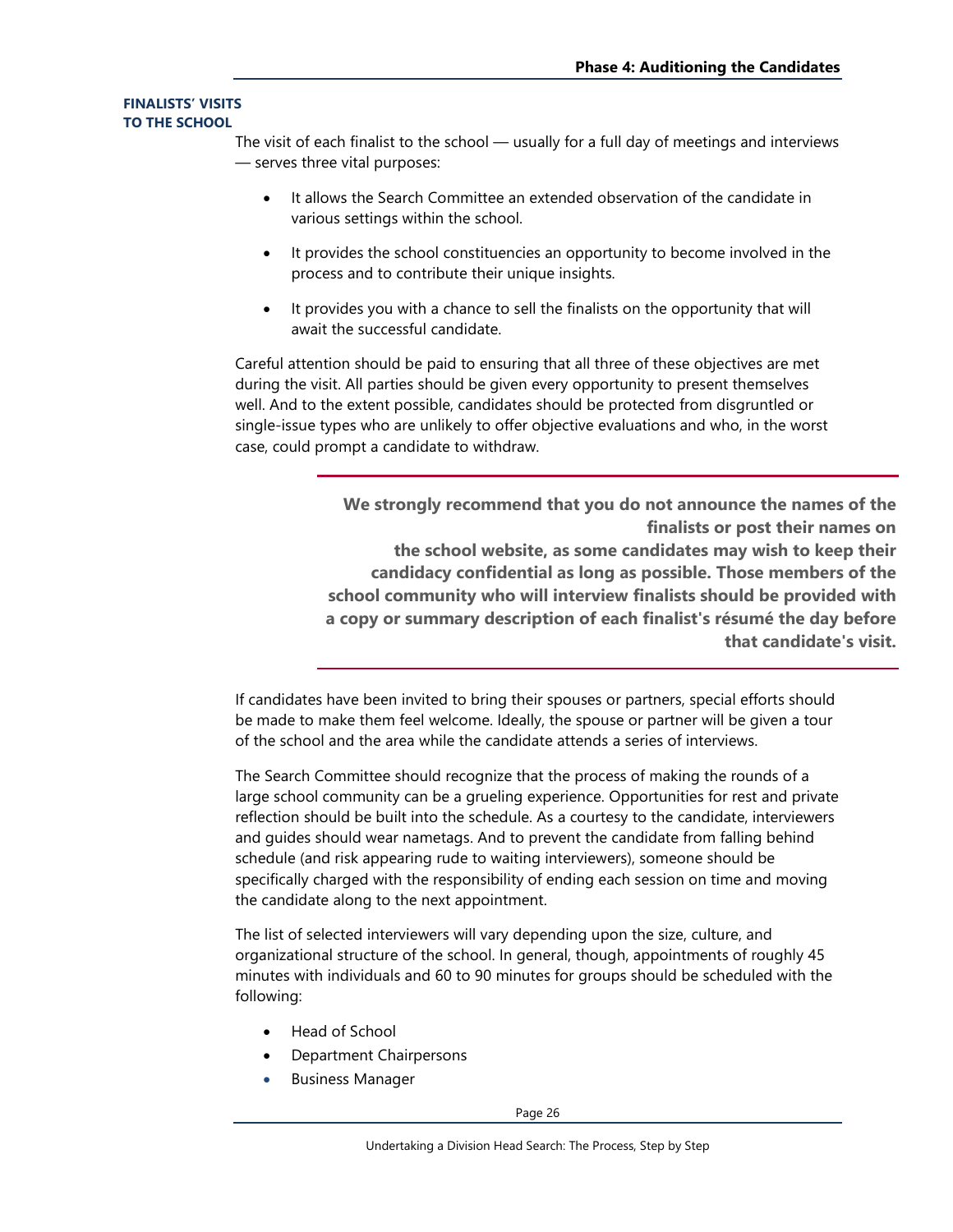- Other Division Heads
- Selected Group of Faculty
- Selected Group of Students
- Selected Group of Parents

Depending on the level of the position, the size of the school, and the most relevant administrative relationships, it might also be wise to invite candidates to meet with the following:

- Chaplain
- Director of Athletics
- Dean of Students
- Director of Admissions
- Director of Development
- College Counselor
- Selected Trustees

Everyone on the appointment schedule should be reminded to view themselves as both collectors *and providers* of information and impressions. All should recognize that they have an important role to play in presenting the school – and the job opportunity – in a forthright and positive way. Although interviewers will likely receive the finalists' résumés as background information for the interview, they should be advised that their role is to comment on their impressions of each finalist, *not to evaluate their paper credentials.*

#### **COLLECTING EVALUATION INFORMATION**

To expedite the collection and analysis of evaluations from everyone who meets with the finalists, Wickenden Associates offers an online form. The Search Committee provides all interviewers with a link to the form and a deadline for completing the evaluations.

When all of the visits have been completed and the deadline has passed, we will send you a summary of the results, a comparison of the candidate evaluations, and a transcript of all responses to the open-ended questions for each finalist.

A word of warning: Asking any constituency group (faculty, parents, or students) to present their impressions *collectively* can be an invitation to disaster! Once such a group has met and taken a "vote" on the candidate, its opinion can take on a life of its own. The Search Committee should avoid placing itself in a situation where it wishes to recommend a particular candidate to the Board, but finds its hands tied by the political complication of a single constituency's consensus in favor of another.

Instead, collect the opinions of faculty, students, and parents individually – ideally via our web-based instrument, which permits a rapid compilation and analysis of the results. This procedure will give the Search Committee a far clearer understanding of the range of opinion within those groups and preserve the committee's appropriate role as the decision-maker with regard to which candidate will be recommended to the Head.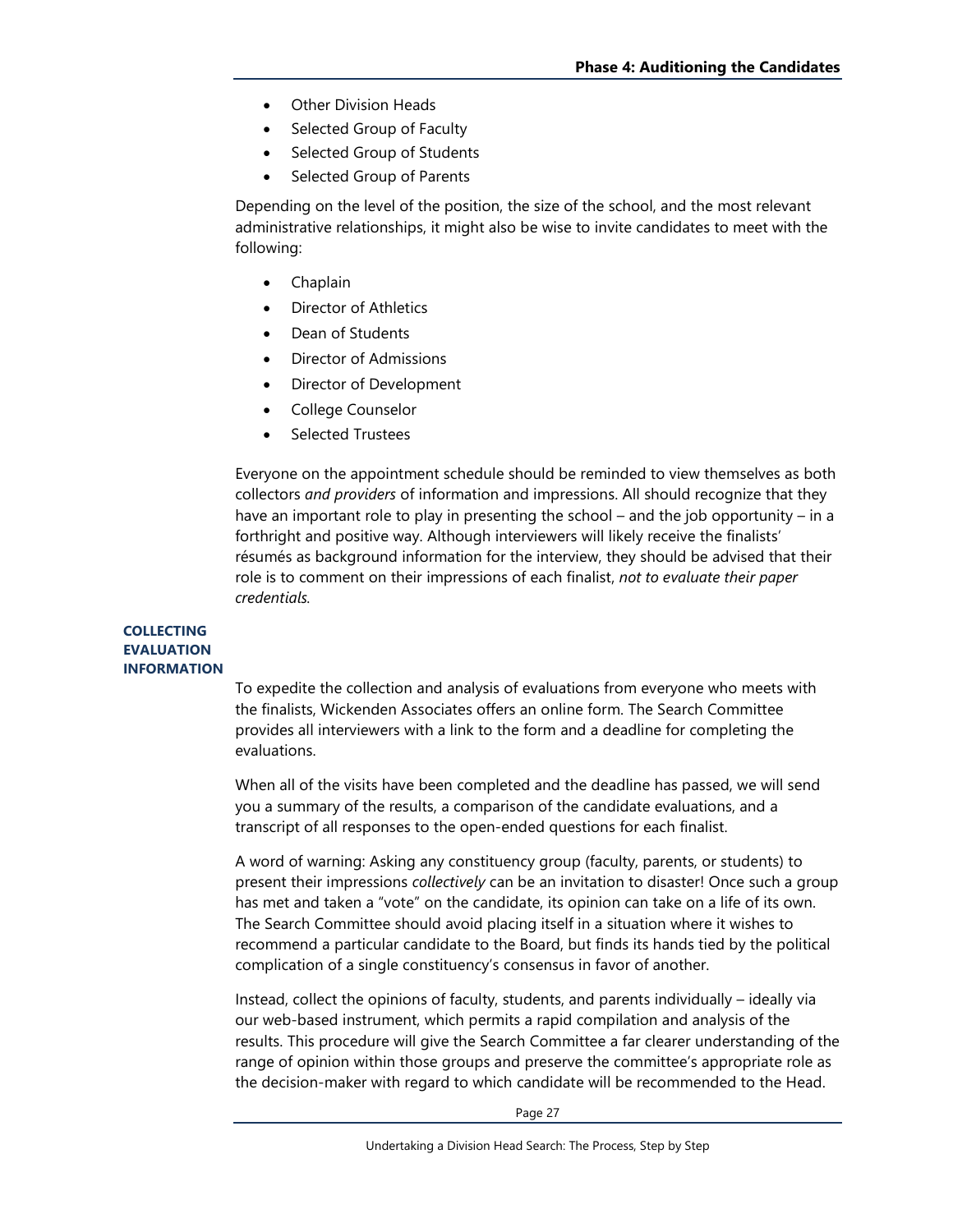## **Reference Checking**

While the Search Committee is planning and carrying out the visits of the finalists, Wickenden Associates will be completing the reference checking process. We routinely complete at least three reference checks for each finalist, adding more if necessary to explore any issues that surface. We contact references who are included on the candidate's list and additional off-list individuals whom we typically determine by their professional relationship with the candidate. We encourage Search Committee members to let us know if there are particular issues or questions you would like us to pursue during our reference interviews.

Search committees sometimes find it difficult to evaluate candidates accurately on the intangibles of school leadership – traits and abilities that are particularly difficult to gauge in an interview setting. These include:

- Vision.
- Leadership style and ability to lead: persuasiveness, willingness to collaborate and yet accept responsibility, decisiveness, and openness to criticism.
- Emotional resilience (optimism, stability, patience).
- Ability to plan and stay the course without overreacting to events.
- Interest in and effectiveness with students.
- Willingness to work hard and persevere.

Fortunately, our reference-checking process excels at illuminating candidates' performance in all of these and other areas.

> **It is through extensive reference checking that the candidate's strengths and personality are illuminated. A single reference is like a snapshot, providing one person's view in the context of one kind of relationship. But a careful reading of a collection of references is a wholly different matter: Patterns begin to emerge; comments from one person reinforce or clarify the comments of another; and strengths and weaknesses appear in clear relief.**

In evaluating these reference reports, it is important to keep in mind that evidence of controversy or an occasional mistake should not necessarily disqualify a candidate. Successful administrators often make difficult and controversial decisions; a person with no record of controversy or error might be a person unwilling to take risks or one who has not yet been called upon to make difficult decisions.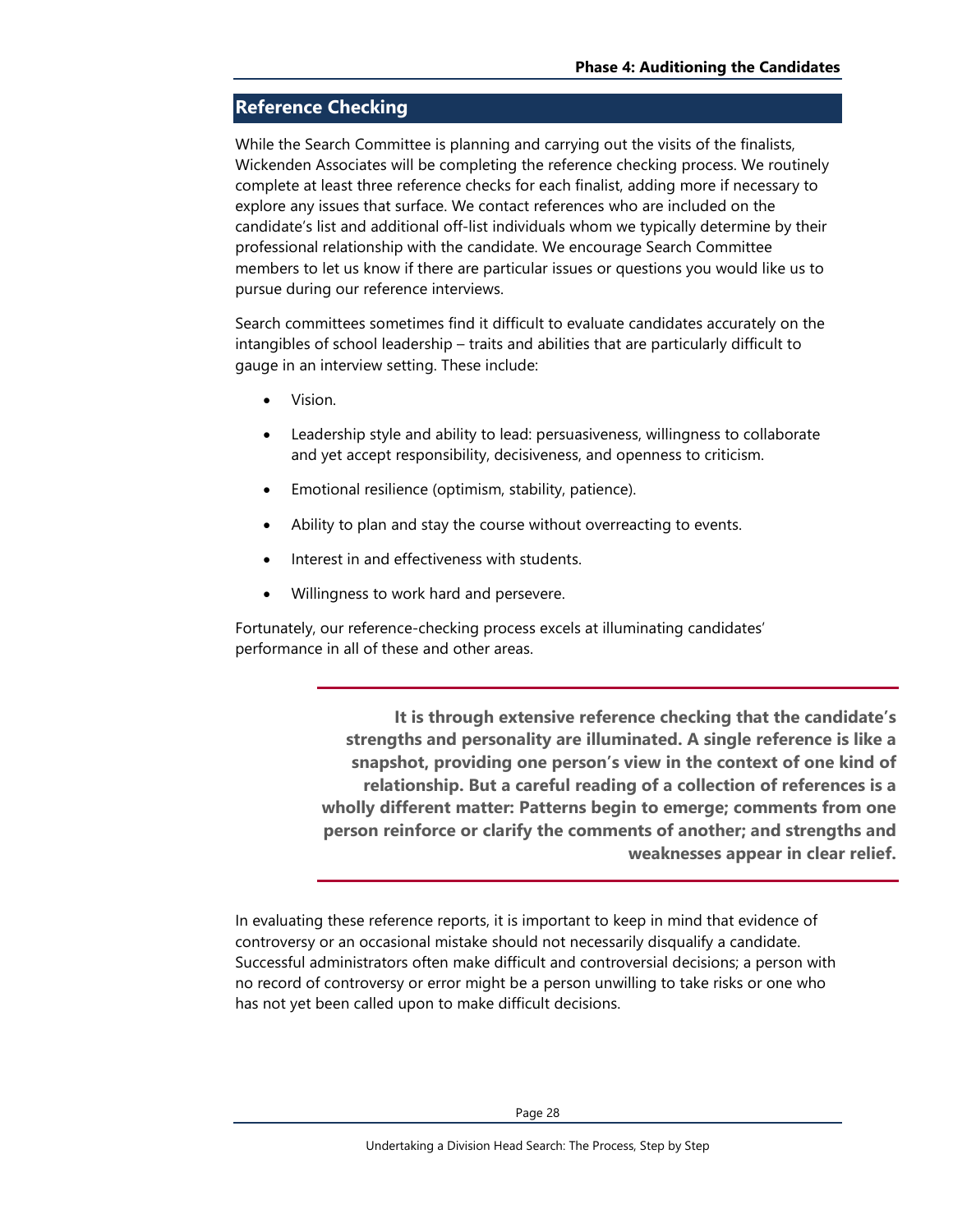#### **THE COMMITTEE'S ROLE IN REFERENCE CHECKING**

While Wickenden Associates is confident of its ability to do a thorough job of reference checking, we encourage members of the Search Committee to join us in this aspect of the search process, particularly if they have contacts in a finalist's school or community. Conversations between peers — teacher to teacher, for example — often yield valuable insights because of the shared bond. And information collected firsthand can sometimes have a greater impact on a committee member. As a courtesy to the candidate, we suggest you inform him or her about whom you plan to call.

It is important, however, that the Chair of the Search Committee or a designee coordinate these reference calls to avoid duplication. If members of the committee wish to follow up with calls to people already contacted by Wickenden Associates, they should first read our reports. The purpose of a follow-up call should be to ask the reference to clarify or elaborate upon a point, or to discuss an issue that was not touched upon in the initial conversation. The reference should not be asked to repeat all the information s/he has already provided to Wickenden Associates.

Not all reference sources are equally capable of providing or even willing to offer balanced appraisals of the candidate. But nearly everyone can be drawn out through careful questioning in a relaxed telephone conversation. Here are some tips for making the most of a reference check:

- Many people are caught off guard by a phone call in which they are asked to evaluate a colleague. Begin the conversation by confirming what you already know about the candidate with general, non-threatening questions. Usually, it's helpful to ask how long and in what capacity the source has known the candidate, as well as the nature of their work together. Asking about strengths and accomplishments before inquiring about potential negatives will also help to generate a balanced report.
- To overcome the understandable reluctance many people have about offering negative comments, try asking, "What would his critics say about him?" or "What problems has she encountered at your school?" Often, this simple technique of shifting the conversation away from a source's opinions and toward observations will elicit valuable information. Keep in mind, however, that the purpose of the call is to obtain a balanced view, not simply to smoke out negative comments.
- Ask for anecdotes or examples to illustrate what the source is trying to convey. These brief glimpses into a candidate's behavior in a specific situation can be quite enlightening.

Finally, don't rely on your memory. Take extensive notes and, as soon as possible after your conversation, record them in a memo to the rest of the Search Committee. To enhance the reliability of your report, use the source's own words whenever you can.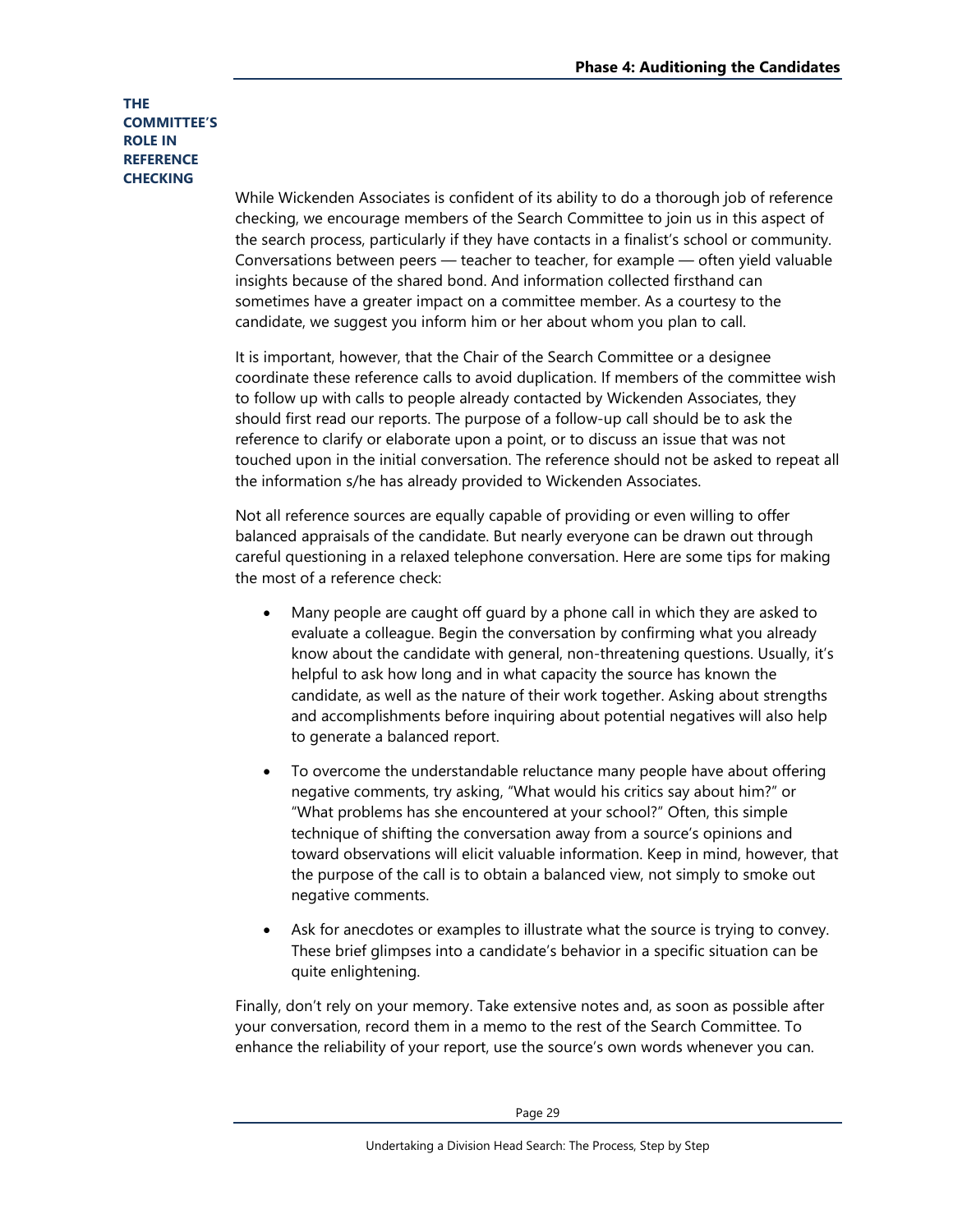## **Compensation Information**

Wickenden Associates will collect details from each finalist about their current compensation package and transmit this information to the Search Chair. We can also provide you with data about Division Head salaries for comparable schools.

While any final offer to a candidate will need to wait until the finalists' visits have concluded, it is not too early for the Search Chair to open a dialogue with potential appointees about their compensation expectations and any particular issues they might have regarding potential benefits such as housing, tuition remission, etc.